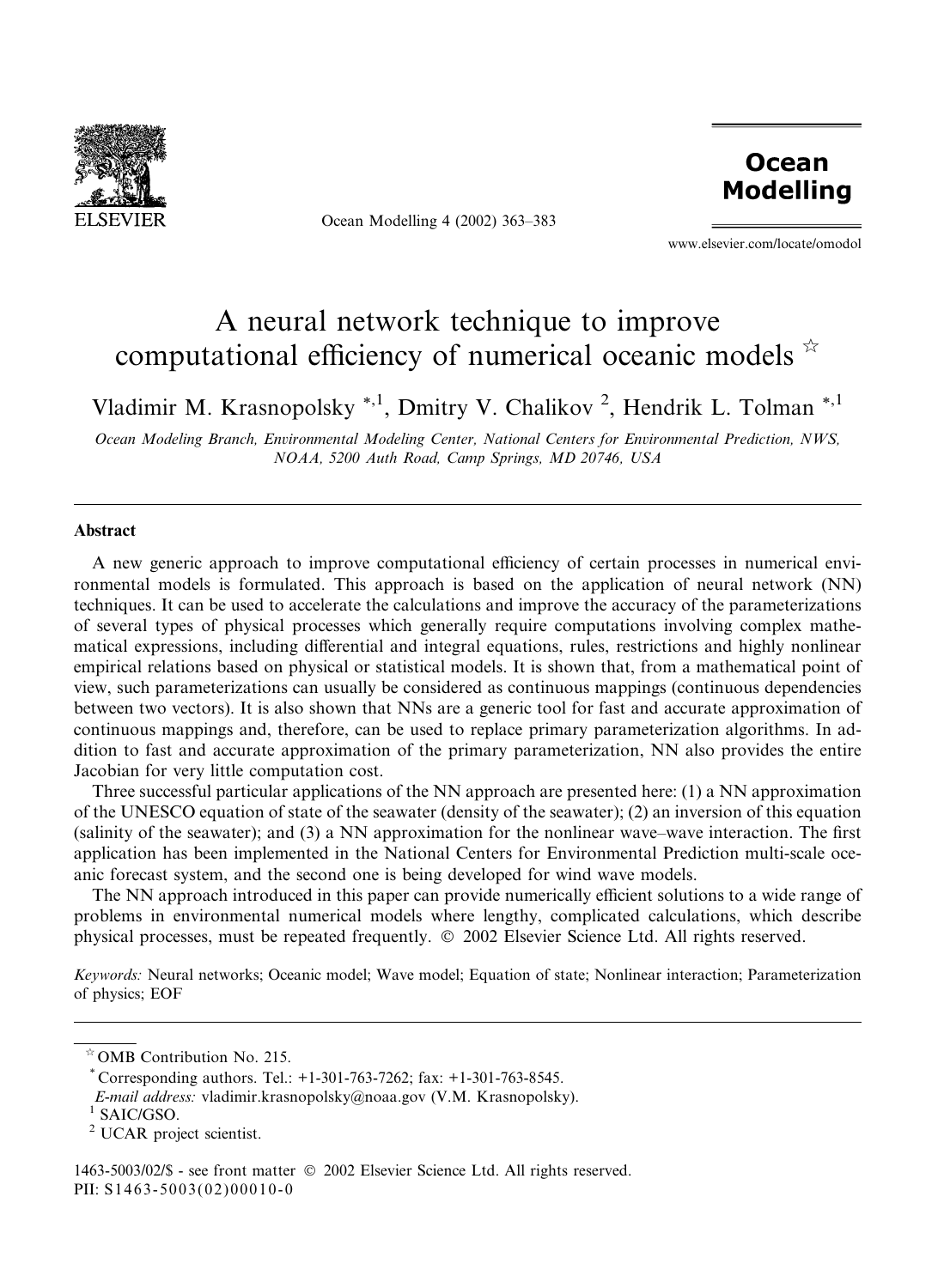#### 1. Introduction

Any atmospheric or oceanic numerical model is based on a set of prognostic and diagnostic differential equations together with additional equations required to obtain a mathematically closed system. Such a system, in principle, can then be solved to predict the evolution of the environment in time if the initial conditions and any required external boundary conditions are prescribed. Even though the forecast problem may now be considered solvable in a theoretical sense, in the real world of running operational forecast models, it is necessary to deal with practical aspects of available computational resources and minimize the computer time taken to produce a forecast by introducing certain simplifications in the system for the following reasons.

The numerical model contains coefficients that appear in the dynamical equations, such as turbulence coefficients representing the unresolvable subgrid scale processes, which need to be parameterized in terms of the dependent variables. Also, implicitly contained in the system are processes that deal with model physics such as radiation, convection, etc., which need to be parameterized. Accurate treatments of such parameterizations generally require computations involving complex mathematical expressions, which may include differential and integral equations, rules, restrictions, highly nonlinear empirical expressions, etc. that are developed based on physical or statistical models. The complex mathematical formulations of these processes require considerable computational resource.

For example, a spectral atmospheric model with a well-developed description of physics and subgrid scale parameterizations may spend up to 70% of calculation time for simulating these processes (Estrade et al., 2001). The long-wave radiative code requires  $>10\%$  of the computing time in the European Center for Medium-Range Weather Forecast general circulation model (Chevallier et al., 1998) and in the National Centers for Environmental Prediction (NCEP) global model. This percentage would be considerably larger if the long-wave radiative variables in both models were updated every time step (in NCEP model they are updated every 3 h only).

In modern high-resolution ocean models the estimation of the full UNESCO equation of state to compute the seawater density, represented by an empirically derived highly nonlinear equation relating density to pressure, salinity, and temperature, takes a very significant amount of the total computational effort. In addition, most forecast models include data assimilation procedures as an integral part of the forecast system to improve the initial conditions of the model. When dealing with ocean models, most often the data assimilation consists of assimilating surface and subsurface temperature observations to correct the model's thermal field. This temperature correction automatically makes it necessary to adjust the salinity field in the ocean model in order to avoid gravitational instabilities in the water column. This requires inverting the complicated oceanic equation of state, which makes the computational effort even more time consuming than the forward problem of computing the density itself. Another example where intensive computational is needed in a forecast model is the calculation of the land surface temperature using a set of equations describing the atmospheric boundary layer and physical processes in the soil. Yet another example of intensive computational problem in forecast models is the wind wave forecasting problem in which an exact calculation of the nonlinear wave–wave interactions using the formulation of Hasselmann (1963) takes a prohibitively long time.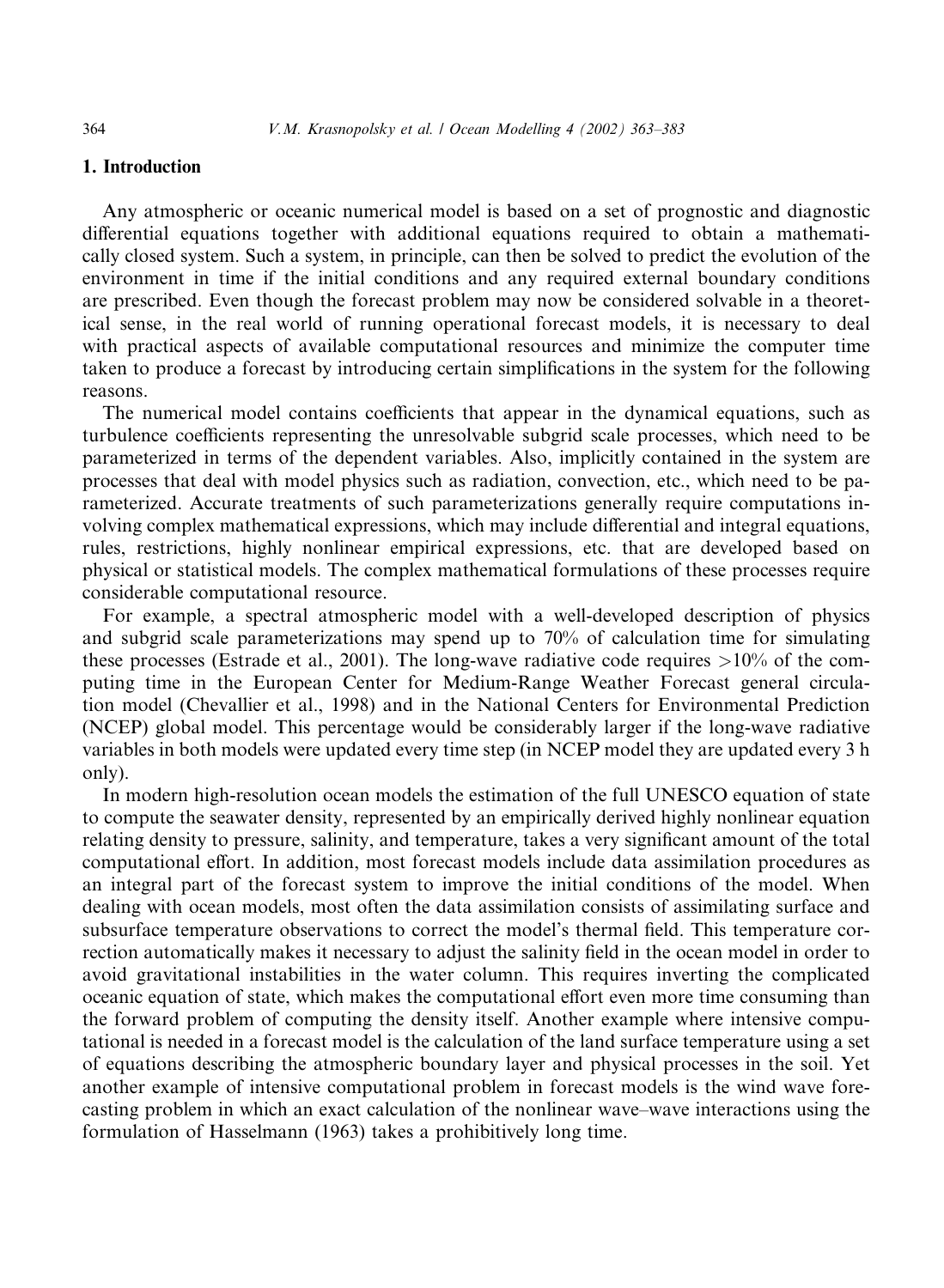In this paper, we use the term ''parameterization'' for convenience to represent in general all the computationally expensive and complex mathematical formulations involved in forecast systems, a few examples of which have been mentioned above.

In view of the constraints imposed on the available computer resources, the calculation time allowed for each parameterization is strictly limited in most operational forecast models. Hence, very often it is found necessary to use simplified forms of these complex representations in carrying out the time integrations in a forecast model, thereby sacrificing accuracy of forecasts to a certain extent. For example, the nonlinear wave interactions in a wave forecast model are replaced by a simplified discrete interaction approximation (DIA) (see Hasselmann et al., 1985). Similarly, simplified fast parameterizations of physics are used in many parts of atmospheric and oceanic models. In most of these cases, accurate physical models have been developed, but they cannot be used because they are too expensive computationally. Often simplified (even oversimplified due to computational efficiency requirements) parameterizations are obtained, for example, by neglecting higher order terms of perturbation theory, by using empirical approximations, or simply by neglecting the effects, which complicate the calculations. It is common in many parameterization schemes that the number of input and output variables is relatively small, whereas the volume of internal calculations is large. Hence, most often the specific parameterization is a result of a compromise between accuracy and computational efficiency with an (sometimes) unpredictable effect on the forecast.

Improvements in forecast modeling can be achieved not only by improving the representation of such parameterizations as our understanding of the underlying physical processes increases but also by improving our ability to compute these parameterizations accurately within the constraints imposed by the available computer resources.

In this paper we present some of the problems dealing with physical parameterizations and their computations from a different (formal mathematical) point of view, namely that of improving the computational efficiency of available algorithms. We propose a generic approach, which is based on developing fast and accurate parameterizations of physics by approximating solutions of exact physical models using neural networks (NNs). From this formal point of view an exact (best known) physical model representing a physical process performs a continuous (or almost continuous) conversion of an input vector of parameters,  $X = \{x_1, x_2, \ldots, x_n\}, X \in \mathbb{R}^n$  into an output vector of parameters,  $Y = \{y_1, y_2, \ldots, y_n\}$ ,  $Y \in \mathbb{R}^m$ . A worst scenario includes a continuous dependence accompanied by several discontinuities. Thus, each output parameter  $y_i$  is in general a continuous function of multiple inputs variables  $x_1, x_2, \ldots, x_n$  (input vector X). Symbolically this input–output dependence can be written as

$$
Y = F(X), \quad X \in \mathfrak{R}^n, \quad Y \in \mathfrak{R}^m. \tag{1a}
$$

If X and Y are related through a cause and effect principle, the forward parameterization, Eq. (1a), can be derived from first principles. If the inverse dependence

$$
X = f(Y), \quad X \in \mathfrak{R}^n, \ Y \in \mathfrak{R}^m \tag{1b}
$$

is required in a numerical model, the inverse problem should be solved, which implies that Eq. (1a) should be inverted. A solution of the inverse problem (1b) or an inverse parameterization provides each output parameter  $x_i$  as a continuous function of multiple input variables  $y_1, y_2, \ldots, y_n$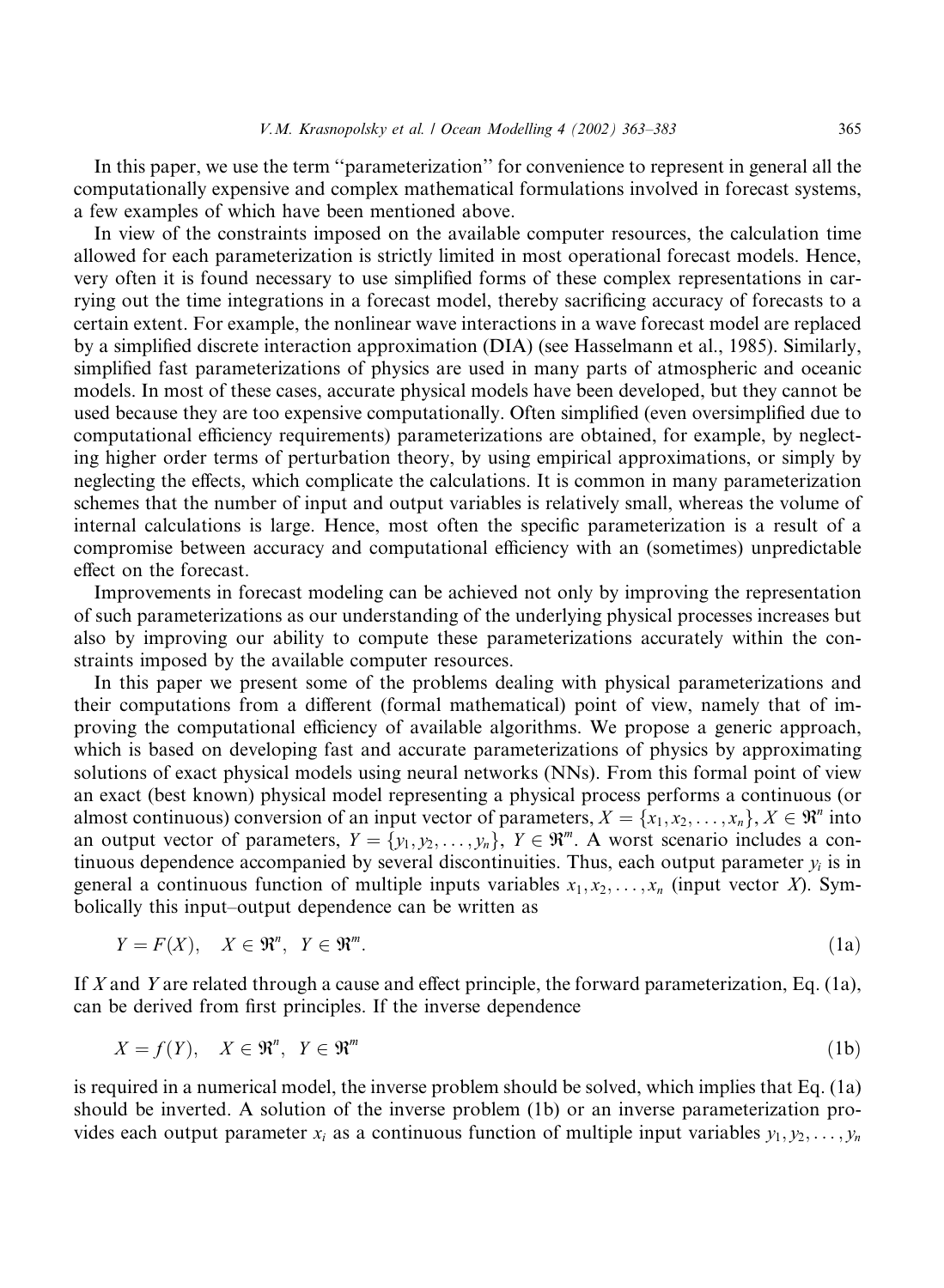(vector Y is an input vector now). Forward, Eq.  $(1a)$ , and inverse, Eq.  $(1b)$ , parameterizations represent the same mathematical object—a continuous mapping which is a continuous relationship between two vectors. Usually these input/output relationships are highly complex and nonlinear, but continuous (or have a finite number of discontinuities), for physical processes taken into account in atmospheric, oceanic, and wave models. Different components  $y_i$  of the output vector  $Y$  may demonstrate different types of nonlinear dependencies on the input vector  $X$ . Moreover, for the same component  $y_i$ , the type of nonlinear behavior may be different in different parts of the  $X$  domain. When we approximate (1a) or (1b), we also usually do not know in advance what kind of nonlinearity to expect; therefore, we need a flexible, self-adjustable approach that can accommodate various types of nonlinear behavior and represent a broad class of nonlinear mappings. The NN technique is such a generic mathematical tool (see Appendix A). Hence, if exact solutions to these complex relationships are calculated, however expensive the computational efforts may be, these solutions can be used by the NNs to produce fast and accurate approximations for continuous mappings. In this approach the costly exact calculation of the physics needs to be performed only once and ''off line'' (outside the model) to enable the development of the fast and accurate approximation. After that only this fast and accurate approximation will be used to calculate the physics (coefficients of differential equations) ''on line'' in a numerical model during the integration process.

There are many different types of the NNs (e.g., Haykin, 1994). The multi-layer perceptron (MLP) is one, which is well suited for approximation of continuous mappings (Funahashi, 1989). In our applications we used only this type of the NNs, and when we use the term NN in this paper we mean the MLP. Basic ideas of the NN technique (MLP) are introduced in Appendix A. Here, several main properties of NNs are listed which make them a very suitable generic tool for nonlinear mapping (and, therefore, for fast parameterization of physics). Some of these properties are introduced in Appendix A; others are described in the literature (e.g., Bishop, 1995; Haykin, 1994; Ripley, 1996).

- NNs are able to accurately approximate any continuous nonlinear mapping (even with finite number of discontinuities).
- While training the NN is often time consuming, its application is not. After the training is finished (it is usually performed only once), each application of the trained NN is an estimation of (A.3) with known weights and biases, which is practically instantaneous (several tens of floating point additions and multiplications).
- NNs are analytically differentiable, so the calculation of entire Jacobian matrix is cheap.
- NNs are well suited for parallel processing (Chen, 1996) (all neurons in the same layer are completely independent and can be evaluated simultaneously).

In their pioneering works Chevallier et al. (1998, 2000) considered a particular case of the generic problem formulated above—the long-wave atmospheric radiation—and applied a NN technique to solve this specific problem. In this paper we generalize their approach and apply it to solve several problems in oceanic and wave numerical models. In Section 2 we present two (forward and inverse) parameterizations for oceanic models and in Section 3 a parameterization for wind wave models developed using NNs, and, in Section 4, formulate conclusions. In Appendix A we demonstrate that NNs are a generic, fast, and accurate tool for approximating any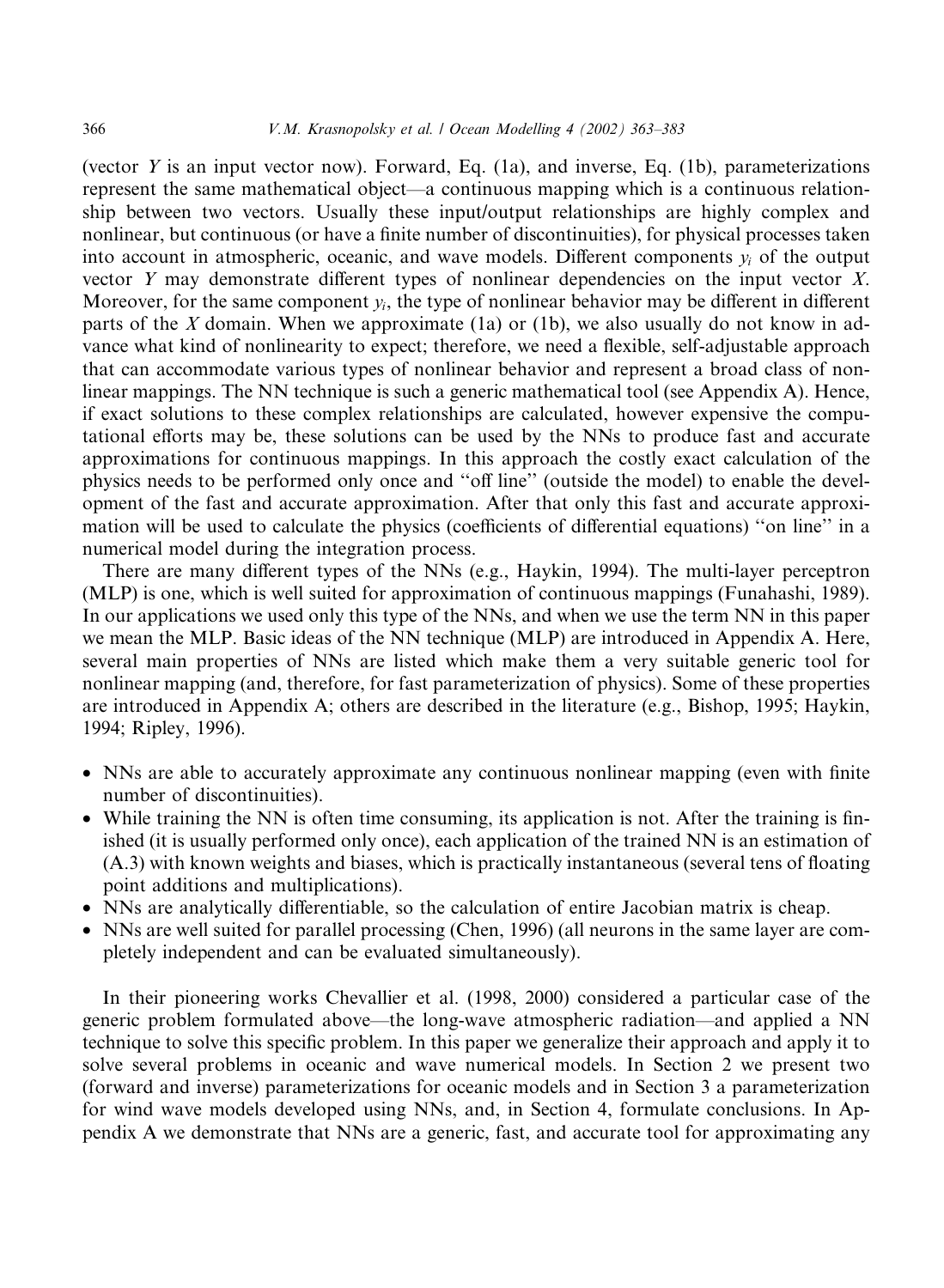continuous mapping, which allows using NNs for efficient calculation of the parameterizations of physics used in numerical models.

## 2. Oceanic applications: neural networks for efficient calculation of sea water density or salinity from the UNESCO equation of state

Here we apply a NN technique to two related problems in the fast calculation of physics in oceanic modeling and data assimilation. (i) In most ocean models, the UNESCO International Equation of State (UES) for seawater (e.g., UNESCO, 1981) is used for the calculation of the density at each point of a three-dimensional (3D) grid using a relatively small time step. The frequency of updating the density depends on specifics of the model. For example, if the model explicitly describes external waves, the time step for recalculating the density should not be more than several times larger than the global time step. Hence, for high-resolution models, the solution of this equation consumes a significant part of the overall computation time. (ii) In the data assimilation process, assimilation of temperature alone, without making corresponding adjustments to salinity, in ocean models, which employ the full equation of state, can lead to problems of gravitational instabilities (Woodgate, 1998; Chalikov et al., 1998). To adjust the salinity, we need to calculate the salinity from UES as a function of temperature, density and depth (or pressure), i.e. solve an inverse problem in many points. Numerical inversion of the UES is an iterative procedure, which can consume several orders of magnitude more time than solving of the UES itself.

The UES for seawater gives the following expression for the density anomaly  $\delta_{\alpha}$  (kg m<sup>-3</sup>) as described by Fofonoff and Millard (1983),

$$
\delta_{\rho}(T, S, P) = \rho(T, S, P) - 1000,
$$
  

$$
\rho(T, S, P) = \frac{\rho(T, S, 0)}{1 - \frac{P}{K(T, S, P)}},
$$
\n(2)

where  $\rho$  is the density of seawater in kg m<sup>-3</sup>, T is the temperature in  ${}^{\circ}C$ , S is the salinity in practical salinity units (psu), P is the pressure, and  $K(T, S, P)$  is a bulk modulus.

The UES (2) is empirically based and given over a 3D domain  $D = \{-2 < T < 40\,^{\circ}\text{C},\}$  $0 < S < 40$  psu, and  $0 < P < 10,000$  decibars}. This domain represents all possible combinations of T, S, and P, which are globally encountered. Mathematically, the functions  $\rho(T, S, 0)$  and  $K(T, S, P)$  are represented by multi-dimensional polynomials and, as a result, the density (2) is a ratio of two 3D polynomials which contain more than 40 parameters.

The UES has two major drawbacks when it is applied in the context of ocean modelling. First is its cumbersome form. In ocean models the UES is used for calculating the density at each point of a 3D grid for each time step. For modern high-resolution short term forecast models, like the new NCEP multi-scale ocean forecast system (MSOFS), which uses short time integration steps to avoid instabilities due to internal waves, the solution of the UES consumes a significant part (up to 40%) of the overall computation time. Second, it is not a simple matter using the UES to obtain solutions for salinity, since this solution represents an inverse dependence.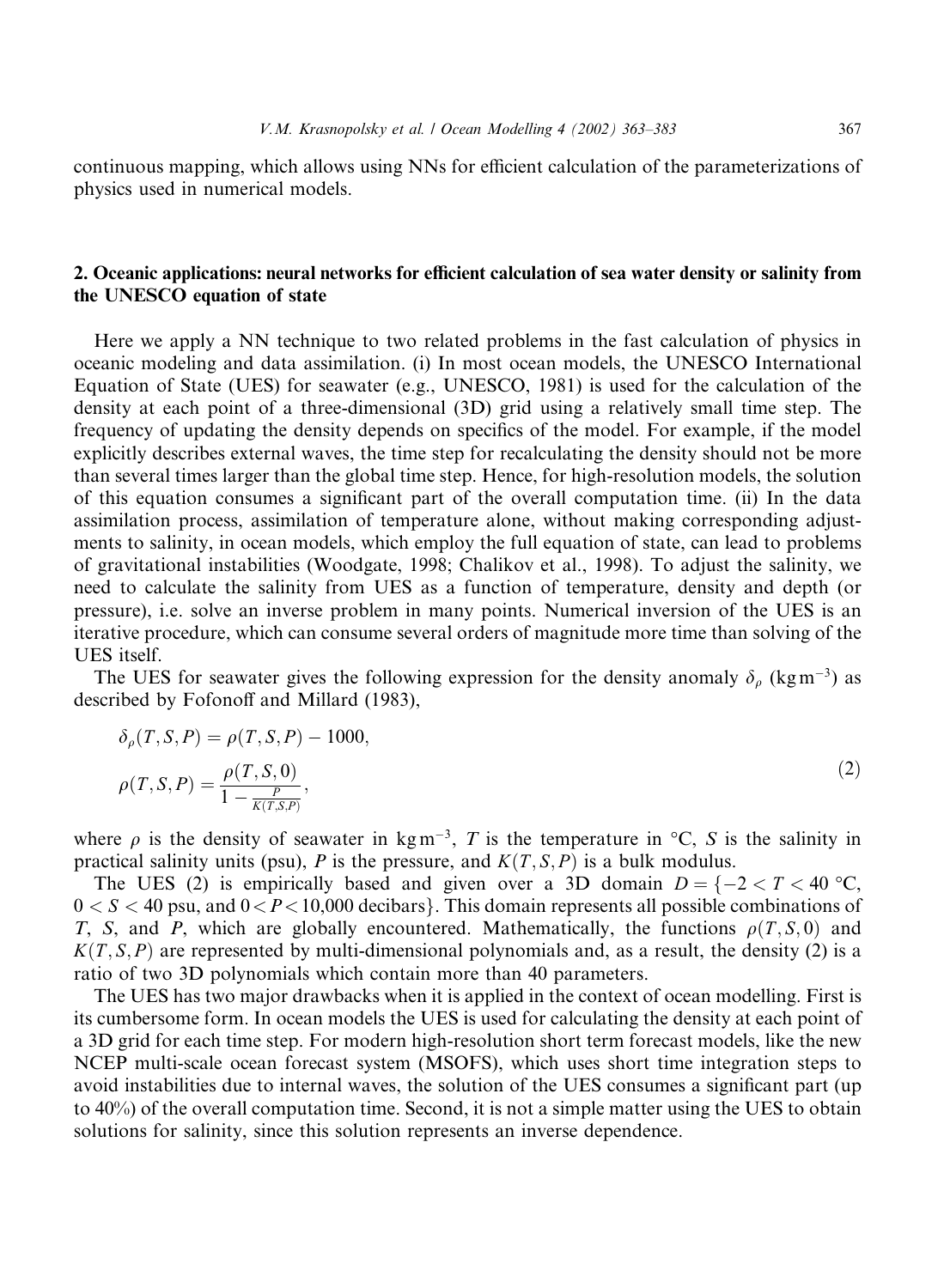The UES determines the density field from observed temperature, salinity, and pressure to within a standard error of approximately  $0.009 \text{ kg m}^{-3}$ ; however, due to variations in the composition of dissolved salts, the uncertainty in the density of natural seawater is of the order of 0.05  $kg m<sup>-3</sup>$  (Apel, 1987). The UES is usually applied in numerical models in combination with an approximate hydrostatic pressure-depth relationship of the following form:

$$
P = g \int_{-H}^{0} \rho(T, S, Z) \, \mathrm{d}Z,\tag{3}
$$

where g is the acceleration of gravity. This linear approximation neglects the dependence of g on latitude and the nonlinear terms in the dependence of  $Z$  on  $P$  (Fofonoff and Millard, 1983) which introduce additional uncertainties in the calculation of  $\rho(T, S, Z)$  of about 0.05–0.1 kg m<sup>-3</sup>.

Taking these uncertainties into account, it does not make sense to use parameterization with higher accuracy in numerical ocean models if accuracy and computing time grow up together. This is why the accuracy of about 0.1 kg m<sup>-3</sup> was selected as the expected accuracy for the NN parameterization. The accuracy of the NN parameterization for salinity expressed in terms of density was also expected to be of about 0.1 kg  $\text{m}^{-3}$ .

The UES defines two relationships (second relationship for salinity through inversion),

$$
\rho = \rho(T, S, Z),\tag{4a}
$$

$$
S = S(T, \rho, Z), \tag{4b}
$$

which are continuous mappings (degenerated mappings because one-dimensional (1D) vectors are on the left). The NN technique can be applied to approximate these mappings (see Appendix A and also Krasnopolsky et al., 2000). To create a training set for these NN parameterizations in the 3D domain D, 4000 points  $(T_i, S_i, Z_i)$  were generated on a grid. The UES was used to estimate the density of seawater,  $\rho_i$ , for each point. This simulated data set  $\{\rho_i, T_i, S_i, Z_i\}$  was used in order to train the NNs to extract density and salinity. NNs with three nonlinear neurons in one hidden layer and one linear neuron in the output layers were selected for training. The Broyden–Fletcher– Goldfarb–Shanno algorithm (Dennis and Schnabel, 1983) with the Bayesian regularization (MacKay, 1992) was used for training. No pruning was performed because of the minimal size of the NNs. Two NN parameterizations were obtained (see Fig. 1):

$$
\rho = \rho_{\rm NN}(T, S, Z),\tag{5a}
$$

$$
S = S_{NN}(T, \rho, Z), \tag{5b}
$$

where both  $\rho_{NN}$  and  $S_{NN}$  are expressed by Eq. (A.3).

Derivatives (Jacobian matrix) shown in Fig. 1 as additional NN outputs are not actual outputs, which are trained during the NN training; they are calculated analytically through direct differentiating Eq. (A.4). The NN parameterization (5a) for the density is about two times faster then the UES. The calculation of the Jacobian matrix with the NN parameterization requires an additional time, which is about 70% of time required for the calculation of density. Of course, these estimates are approximate; they depend on many parameters like programming language, compiler, optimization, computer, etc. The NN parameterization (5b) for the salinity is several hundred times faster than an iterative numerical inversion of the UES; the time required for the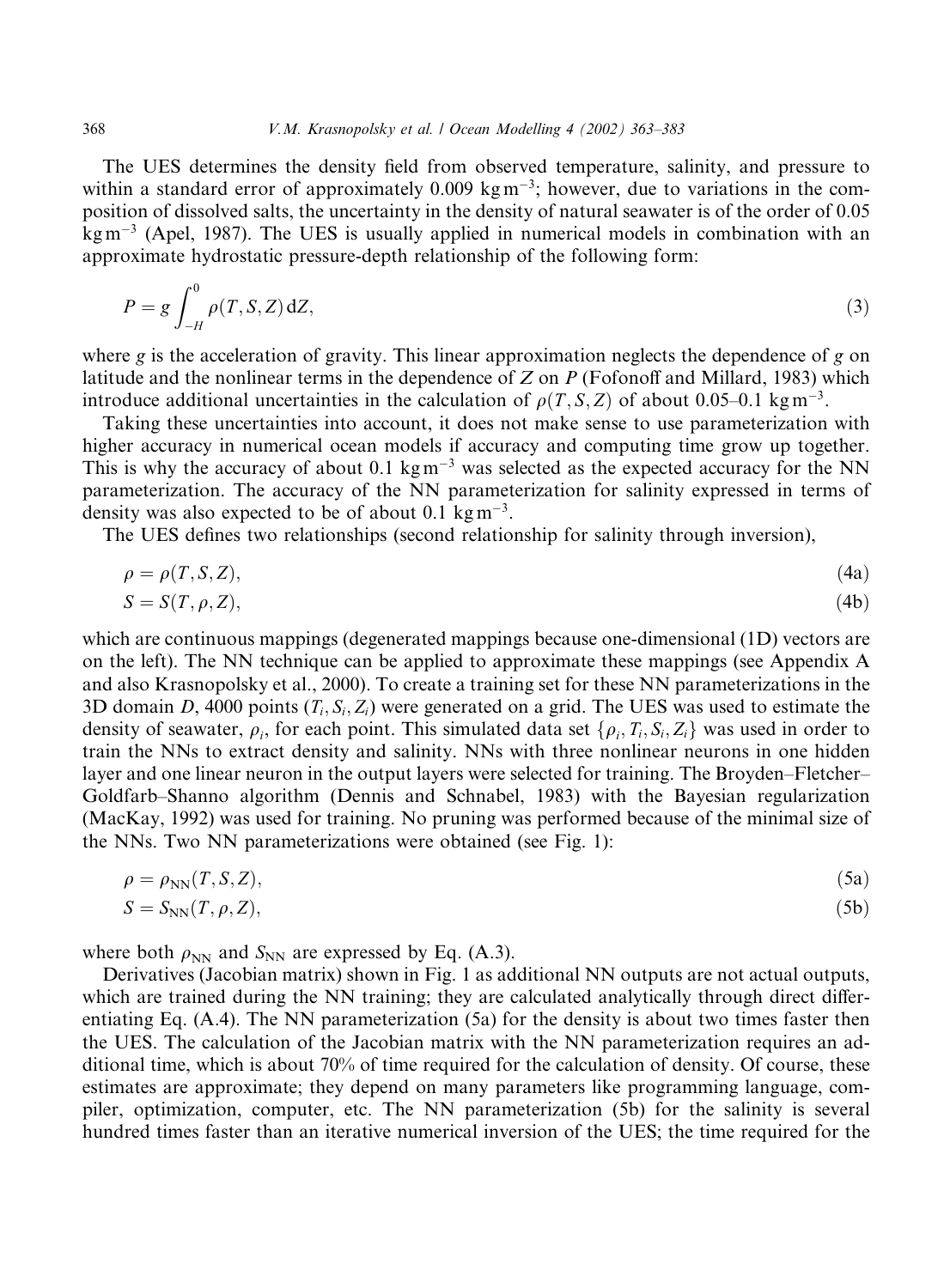

Fig. 1. Schematic representation of NN parameterizations for the density and salinity of seawater.

numerical inversion of the UES (rate of conversion of the iterations) varies significantly depending on inversion algorithm and on the choice of the initial approximation for the salinity.

To evaluate the accuracy of the NN approximation (5a) and (5b), 16,000 points were generated on a grid, which does not overlap with the training grid, within the domain  $D$ . The density of sea water calculated from the UES (2) was compared to that calculated from the NN,  $\rho_{NN}(T, S, Z)$ , using (5a). These comparisons are presented in Tables 1 and 2. Table 1 shows statistics for the density anomaly,  $\delta = \rho(T, S, Z) - 1000$ , for seawater, generated by the UES (2) and by the NN (5a). Table 2 shows several statistical measures of the differences between the UES and the NN estimates for density. In terms of the bias and the RMS differences, the NN results for density clearly satisfy the criterion mentioned above; both the bias and the RMS values do not exceed the uncertainties indicated there and are less than  $0.1 \text{ kg m}^{-3}$ .

Fig. 2 shows the difference,  $\rho_{\text{UES}} - \rho_{\text{NN}}$ , as a function of salinity and temperature at the surface layer of the ocean. This figure demonstrates that maximum errors occur at the combination of these parameters (low temperature and low salinity), which are never encountered in the ocean.

| Statistics for the density anomaly $\delta = \rho(T, S, Z) - 1000$ |              |              |               |                   |  |
|--------------------------------------------------------------------|--------------|--------------|---------------|-------------------|--|
| Expression                                                         | Min $\delta$ | $Max \delta$ | Mean $\delta$ | $\sigma_{\delta}$ |  |
| UES $(2)$                                                          | $-6.02$      | 74.32        | 31.04         | 16.33             |  |
| NN(5a)                                                             | $-5.98$      | 74.38        | 31.04         | 16.33             |  |

Minimum, maximum, and mean values together with the standard deviations  $\sigma_{\delta}$  are shown (kg m<sup>-3</sup>).

Table 2

Table 1

Minimum, maximum, and mean differences (i.e., the biases),  $\varepsilon = \rho_{NN} - \rho_{UES}$ , and the RMS differences, all expressed in  $kg m^{-3}$ 

|                                    |      | -<br><b>B</b> las | $\sim$ |
|------------------------------------|------|-------------------|--------|
| -<br>$\mathbf{v} \cdot \mathbf{v}$ | $ -$ | 0.00              | J.O4   |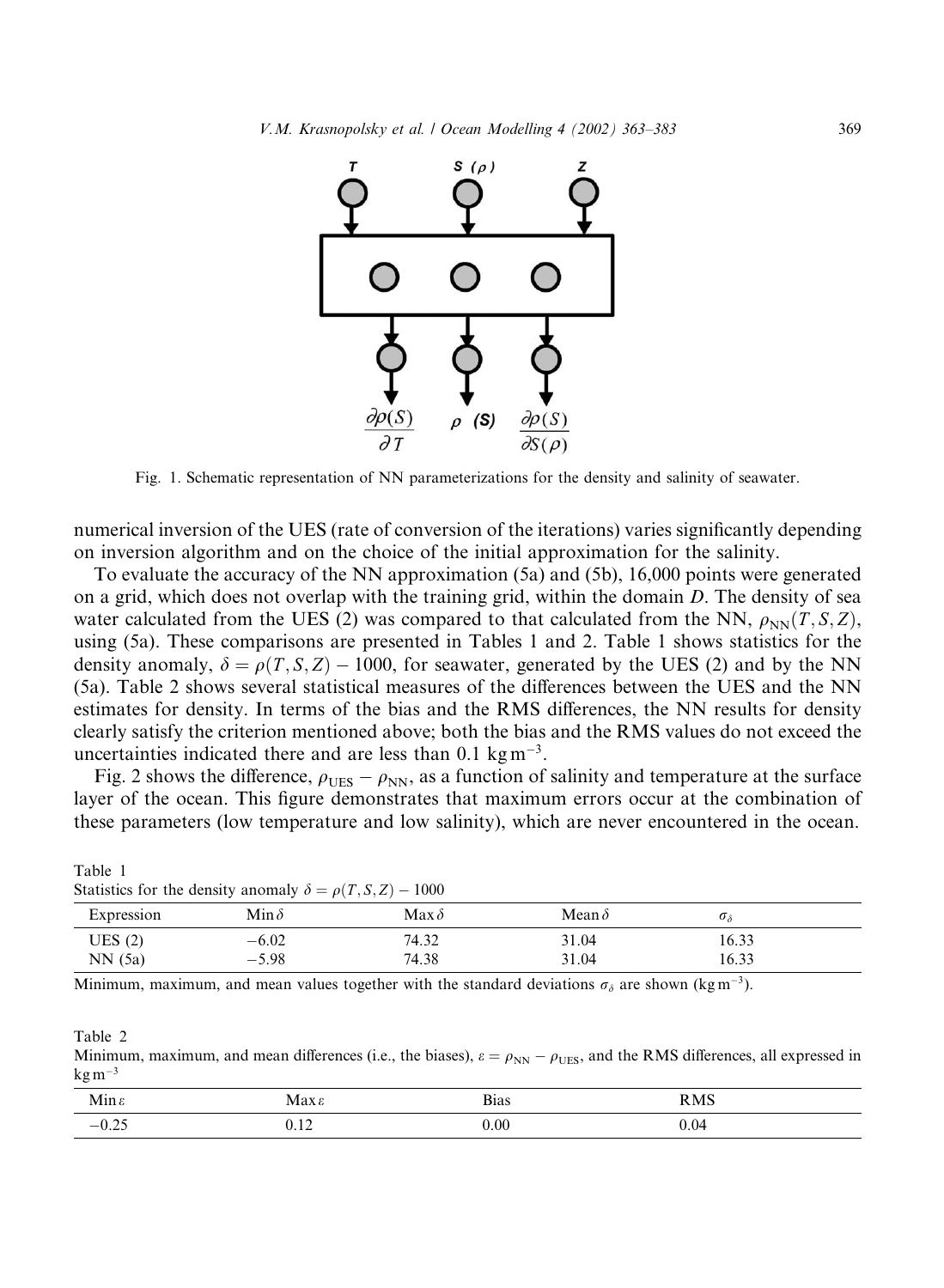

Fig. 2. Error of the NN-derived density ( $\rho_{NN} - \rho_{UES}$  in kg m<sup>-3</sup>) as a function of the temperature T and salinity S at the ocean surface  $(z = 0$  m).

To evaluate the errors in using the NN approach to estimate the salinity, we used the same 16,000 points  $(\rho_i, T_i, S_i, Z_i)$  which were used for estimating the density. Initially, the NN for  $S_{NN}$ (5b) was applied to calculate a new salinity,  $s_i$ , using the corresponding values  $(T_i, \rho_i, Z_i)$ . Then the differences  $(S_i - s_i)$  were utilized to estimate the accuracy of the NN-derived salinities (first line in Table 3). To further evaluate the quality of the NN-derived salinities, the UES was applied again, this time to the triad  $(T_i, s_i, Z_i)$  to recalculate the density of seawater,  $\rho'_i$ . If the NN-obtained values for salinity were perfect, then the density,  $\rho'_i$ , would be equal to  $\rho_i$ . The differences between these two values,  $(\rho_i - \rho'_i)$ , were then used to further estimate the accuracy of the salinity-trained NN in terms of the density (second line in Table 3).

Table 3 shows that the NN estimates of salinity (5b) have an RMS error of 0.1 psu. In terms of the related error in density, this accuracy corresponds to an RMS error of 0.08 kg  $\text{m}^{-3}$ , which again does not exceed the uncertainties discussed above.

A substantial additional acceleration of calculations may be achieved by use of differential increments of density, temperature, and salinity to substantially reduce the computational burden via replacement of the calculations of density per se by calculations of its total differential

$$
\Delta \rho = \frac{\partial \rho}{\partial T} \Delta T + \frac{\partial \rho}{\partial S} \Delta S,\tag{6}
$$

Table 3 Accuracies of the salinities estimated by the NN in terms of salinity and density

| Units                      | Min error                       | Max error        | Mean error            | RMS error    |  |
|----------------------------|---------------------------------|------------------|-----------------------|--------------|--|
| psu<br>$kg\,\text{m}^{-3}$ | $-0.33$<br>$\sqrt{2}$<br>$-0.4$ | 0.85<br>$0.71\,$ | $_{0.00}$<br>$0.00\,$ | 0.10<br>0.08 |  |

Minimum, maximum, and mean errors together with the RMS errors are presented.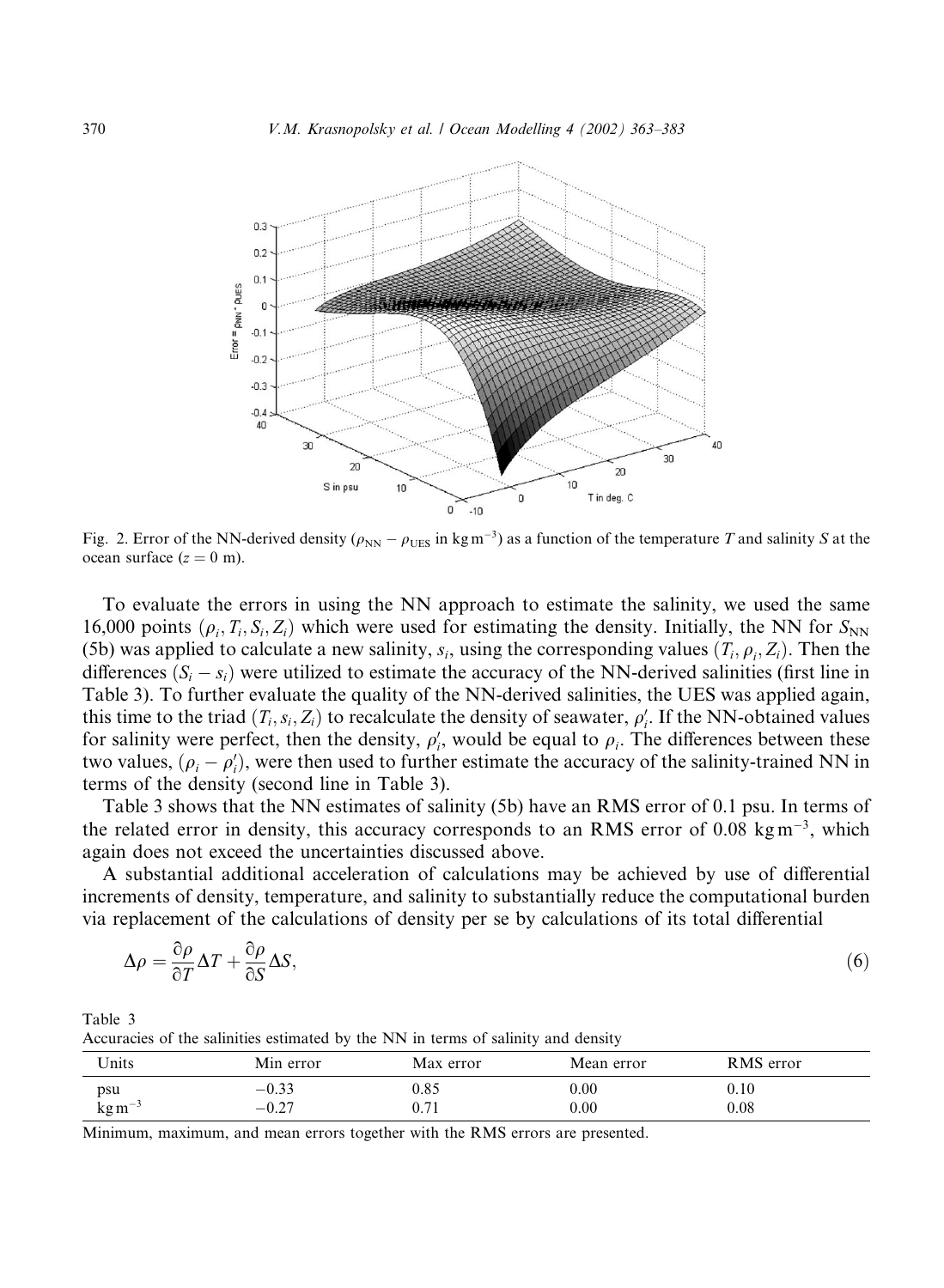where  $\Delta T$  and  $\Delta S$  are increments of T and S,  $\partial \rho / \partial T$ , and  $\partial \rho / \partial S$  are functions of T, S, and z. Hence, we extend our approach to estimate these quantities also. In this approach, after the density and its derivatives are calculated, the Eq. (6) is used during several (usually several tens) steps of integration to estimate the new density. Then the densities and its derivatives are recalculated, using the UES or NN approximation of the UES, to update the estimated values obtained using (6). Because of these periodical updates and due to the fact that the increments  $\Delta T$ and  $\Delta S$  are usually small, accuracy requirements for derivatives in this case are not stringent. As a result, the derivatives in (6) can be represented at fixed depths by low-order NN approximation. The derivatives  $\partial \rho / \partial T$  and  $\partial \rho / \partial S$  (and  $\partial \rho / \partial z$ ) can be accurately calculated from the NN  $\rho_{NN}$ , Eq. (5a), using Eq. (A.4) (see also Fig. 1). The relative errors in  $\partial \rho / \partial T$  do not exceed 5% and the errors in  $\partial \rho / \partial S$  do not exceed 1%. Eq. (6) can be reduced to

$$
\Delta \rho = \frac{\partial \rho_{\rm NN}}{\partial T} \Delta T + \frac{\partial \rho_{\rm NN}}{\partial S} \Delta S. \tag{7}
$$

The estimation of the density using Eq. (6) requires five calculations of the UES (in that case the Jacobians are computed be centered finite differences). The estimation of the density using Eq. (7) requires one estimate of the NN (4a) and its derivatives, which is about five times faster than (6). If  $\partial \rho_{NN}/\partial z$  is also used in (7) for vertical integration, the gain in the speed of calculations due to the use of the NN reaches about seven times.

This use of NN and its derivatives has been shown to accelerate model performance significantly. Table 4 estimates an absolute accuracy in calculating  $\Delta \rho$  from Eq. (7), as compared with  $\Delta \rho$  calculated using UES with the same  $\Delta T$  and  $\Delta S$ . In this case bias is negligible and the  $RMSE < 0.5\%$ .

Based on results discussed above, we accepted the following scheme for calculating the density in our MSOFS at NCEP. At the beginning of each run of the model, the density and its derivatives are calculated using the NN approximation. Then for each time step assigned for updating the density, the density increment values are calculated using Eq. (7), with the initial density and its derivatives kept unchanged. The frequency of updating (recalculating) the density and its derivatives depends on specific properties of the model and region to which the model is applied. For the global version of the NCEP ocean model with the horizontal resolution of about 80 km the density and its derivatives are updated once in every 90 time integration steps of the external mode (i.e., every 180 min). Fig. 3 shows that using Eq. (7) the calculations may be accelerated about 10 times with the error in the density calculations not exceeding the natural uncertainty of about 0.1 kg  $\text{m}^{-3}$ . The figure presents results of calculations performed with the MSOFS at NCEP when the number of integration steps between updated of the density and its derivatives in (7) varied. The computational expense of calculating density has decreased by an order of magnitude as a result of using the NN approximation in combination with Eq. (7).

Table 4

Mean, standard deviation  $(\sigma)$ , and mean differences (i.e., biases) and the standard deviations (SD) for the differences for  $\Delta \rho$  calculated using Eqs. (7) and (6) with  $\Delta T = 0.1$  and  $\Delta S = 0.1$ 

|            | $\alpha$ |     | $\sim$<br>B <sub>1</sub> a <sub>s</sub> | ىرى  |  |
|------------|----------|-----|-----------------------------------------|------|--|
| $\Delta t$ | <i></i>  | . . | $\sim$                                  | 0002 |  |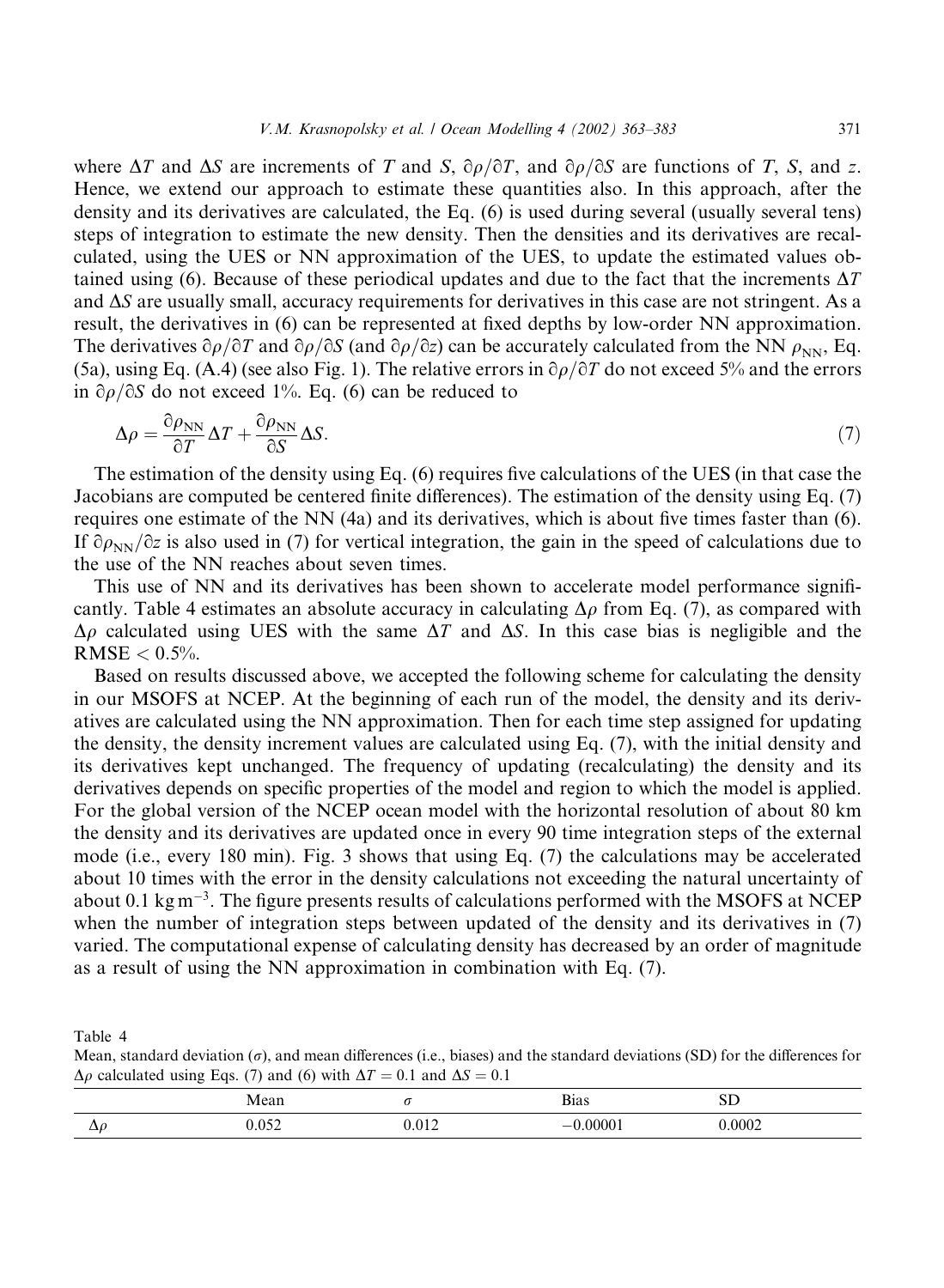

Fig. 3. Error in the density as a function of computational gain when Eq. (7) is used for density calculations in the MSOFS at NCEP.

## 3. Wave application: a neural network approximation for nonlinear interactions in wind wave models

Ocean wind wave modeling for hindcast and forecast purposes has been at the center of interest for many decades. Numerical prediction models are generally based on a form of the spectral energy or action balance equation

$$
\frac{\mathbf{D}F}{\mathbf{D}t} = S_{\text{in}} + S_{\text{nl}} + S_{\text{ds}} + S_{\text{sw}},\tag{8}
$$

where F is the spectrum,  $S_{\text{in}}$  is the input source term,  $S_{\text{nl}}$  is the nonlinear interaction source term,  $S_{ds}$  is the dissipation or 'whitecapping' source term, and  $S_{sw}$  represents additional shallow water source terms. The JONSWAP study (Hasselmann et al., 1973) identified the active role of the nonlinear interactions in wave growth. The SWAMP study (SWAMP Group, 1985) then identified the need for explicit modeling of  $S<sub>nl</sub>$  in wave models. State-of-the-art or so-called thirdgeneration wave models therefore explicitly model this source term.

In its full form (e.g., Hasselmann and Hasselmann, 1985), the calculation of the interactions  $S_{nl}$ requires the integration of a six-dimensional Bolzmann integral:

$$
S_{\rm nl}(\vec{k}_4) = T \otimes F(\vec{k}) = \omega_4 \int G(\vec{k}_1, \vec{k}_2, \vec{k}_3, \vec{k}_4) \cdot \delta(\vec{k}_1 + \vec{k}_2 - \vec{k}_3 - \vec{k}_4) \cdot \delta(\omega_1 + \omega_2 - \omega_3 - \omega_4)
$$
  
 
$$
\times [n_1 \cdot n_3 \cdot (n_4 - n_2) + n_2 \cdot n_4 \cdot (n_3 - n_1)] d\vec{k}_1 d\vec{k}_2 d\vec{k}_3,
$$
  
\n(9)  
\n
$$
n(\vec{k}) = \frac{F(\vec{k})}{\omega}, \quad \omega^2 = g \cdot k \cdot \tanh(kh),
$$

where the complicated coupling coefficient G contains moving singularities (Hasselmann, 1963). This integration requires roughly  $10<sup>3</sup>$ –10<sup>4</sup> times more computational effort than all other aspects of the wave model combined. Present operational constraints require that the computational effort for the estimation of  $S<sub>nl</sub>$  should be of the same order of magnitude as the remainder of the wave model. This requirement was met with the development of the DIA (Hasselmann et al.,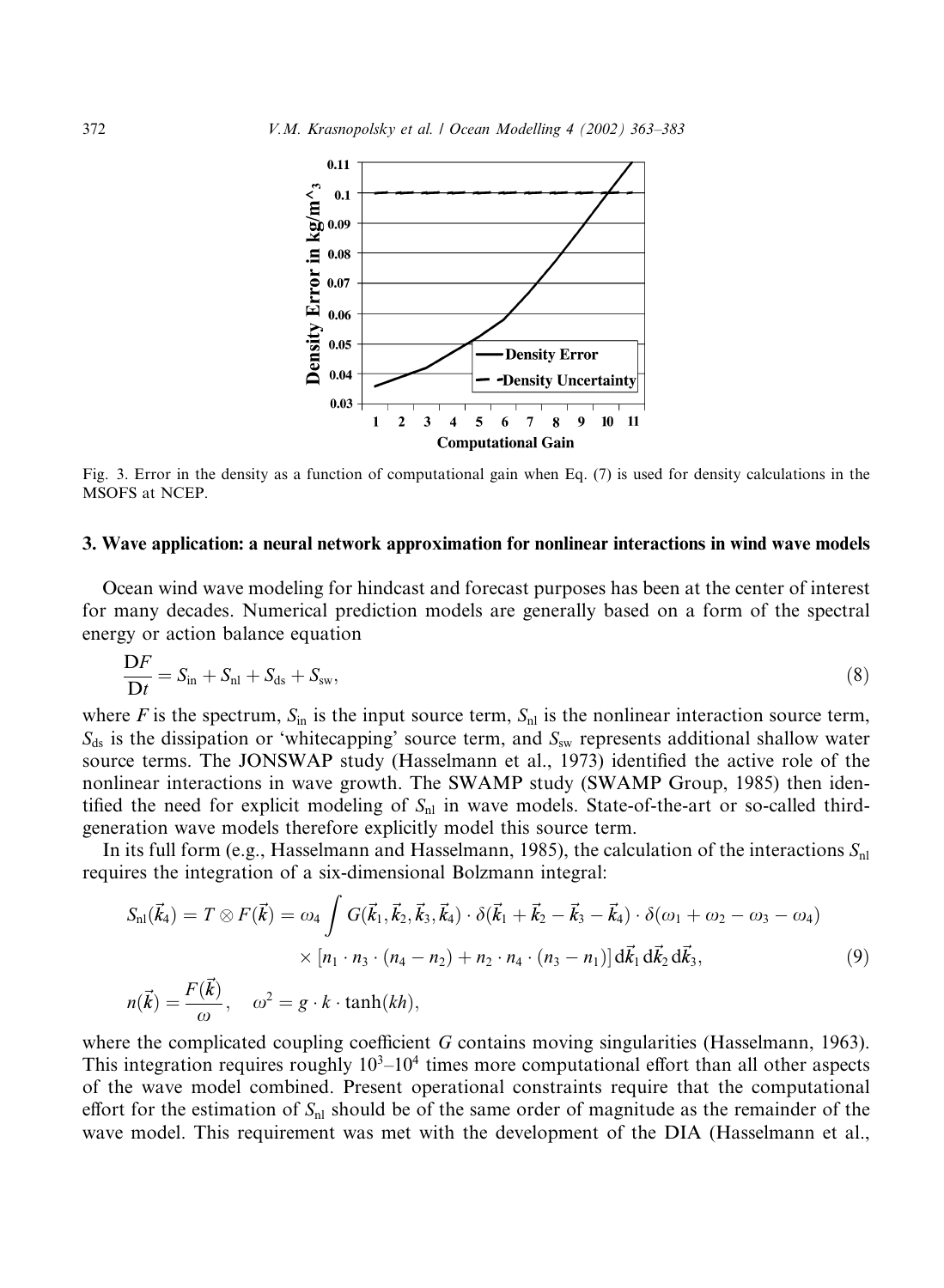1985). The development of the DIA allowed for the successful development of the first thirdgeneration wave model WAM (WAMDI Group, 1988; Komen et al., 1994). More than a decade of experience with the WAM model and its derivatives has identified shortcomings of the DIA. The DIA tends to unrealistically increase the directional width of spectra, has a systematic spurious impact on the shape of the spectrum near the spectral peak frequency, and has a much too strong signature at high frequencies. In present third-generation wave models, these deficiencies can be countered at least in part by the dissipation source term  $S_{ds}$ , which is generally used for tuning the energy balance in the Eq. (8). Although this approach gives good results, it is counterproductive, because it prohibits development of dissipation source terms based on solid physical considerations. With our increased understanding in the physics of wave generation and dissipation, this becomes an even bigger obstacle impeding further development of third-generation wave models.

Considering the above, it is of crucial importance for the development of third-generation wave models to develop *an economical yet accurate approximation* for  $S_{nl}$ . Here, we explore a Neural Network Interaction Approximation (NNIA) to achieve this goal (see also Krasnopolsky et al., 2001). NNs can be applied here because the nonlinear interaction (9) is essentially a nonlinear mapping (symbolically represented in Eq.  $(9)$  by T) which relates two vectors (two-dimensional (2D) fields in this case). Thus, the nonlinear interaction source term can be considered as a nonlinear mapping between a spectrum F and a source term  $S_{nl}$ ,

 $S_{\rm nl} = T(F)$ , (10)

where  $T$  is the exact nonlinear operator given by the full Bolzmann interaction integral  $(9)$ (Hasselmann and Hasselmann, 1985; Resio and Perrie, 1991). Discretization of  $S$  and  $F$  (as is necessary in any numerical approach) reduces (10) to continuous mapping of two vectors of finite dimensions. Modern high-resolution wind wave models use discretization on a 2D grid which leads to dimensions of S and F vectors of order of  $N > 600$  (Tolman, 1999). It seems unreasonable to develop a NN approximation of such a high dimensionality (more than 600 inputs and outputs). Moreover, such a NN will be grid dependent.

In order to reduce the dimensionality of the NN and convert the mapping (10) to a continuous mapping of two finite vectors independent on the actual spectral discretization, the spectrum  $F$ and source function  $S_{nl}$  are expanded using systems of 2D functions each of which ( $\Phi_i$  and  $\Psi_q$ ) creates a complete and orthogonal 2D basis

$$
F \approx \sum_{i=1}^{n} x_i \Phi_i, \qquad S_{\rm nl} \approx \sum_{q=1}^{m} y_q \Psi_q,
$$
\n(11)

where for  $x_i$  and  $y_q$  we have

$$
x_i = \int \int F \Phi_i, \qquad y_q = \int \int S_{\rm nl} \Psi_q,
$$
\n(12)

where the double integral identifies integration over the spectral space. Because both sets of basis functions  $\{\Phi_i\}_{i=1,\dots,n}$  and  $\{\Psi_q\}_{q=1,\dots,m}$  are complete, increasing n and m in (11) improves the accuracy of approximation, and any spectrum F and source function  $S<sub>nl</sub>$  can be approximated by (11) with a required accuracy. Substituting (11) into Eq. (10) we can get

$$
Y = T(X) \tag{13}
$$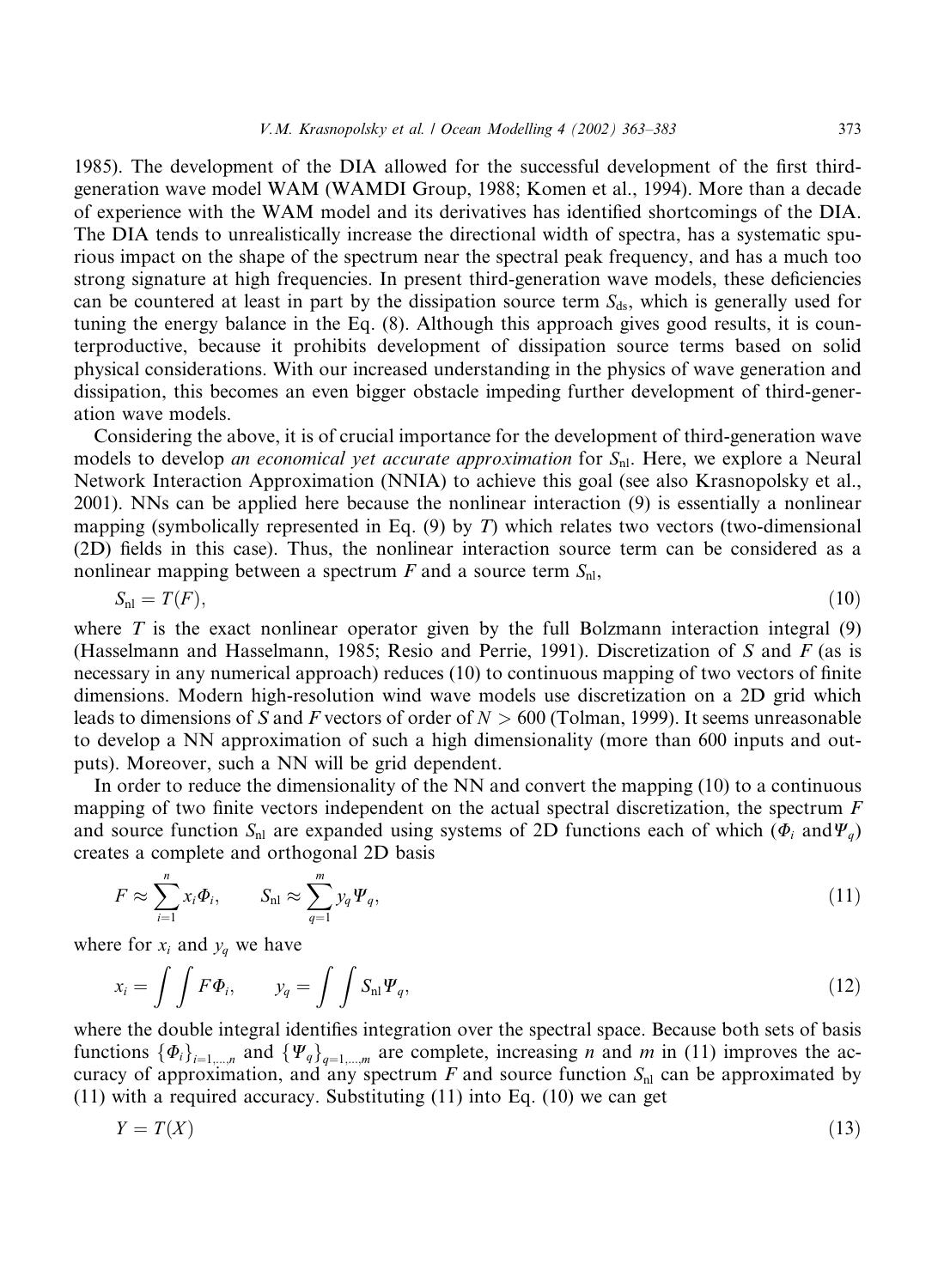which represents a continuous mapping of the finite vectors  $X \in \mathbb{R}^n$  and  $Y \in \mathbb{R}^m$ , and where T still represents the full nonlinear interaction operator. As described in Appendix A, this operator can be approximated with a NN with  $n$  inputs and  $m$  outputs and  $k$  neurons in the hidden layer

$$
Y = T_{\text{NN}}(X). \tag{14}
$$

The accuracy of this approximation  $(T<sub>NN</sub>)$  is determined by k, and can generally be improved by increasing  $k$  (see Appendix A).

To train the NN approximation  $T_{NN}$  of T, a training set has to be created that consists of pairs of vectors X and Y. To create this training set, a representative set of spectra  $F_p$  has to be generated with corresponding (exact) interactions  $S_{nl,p}$  using Eq. (9). For each pair  $(F, S_{nl})_p$ , the corresponding vectors  $(X, Y)$ <sub>n</sub> are determined using Eq. (12). These pairs of vectors are then used to train the NN to obtain  $T_{NN}$ . After  $T_{NN}$  has been obtained by training, the resulting NNIA algorithm consists of three steps:

- Decompose the input spectrum,  $F$ , by applying Eq. (12) to calculate  $X$ .
- Estimate Y from X using Eq.  $(14)$ .
- Compose the output source function,  $S<sub>nl</sub>$ , from Y using Eq. (11).

A graphical representation of the NNIA algorithm is shown in Fig. 4.

The above describes the general procedure for developing an NNIA. Development of an actual NNIA requires the following steps:

- Select basis functions  $\Phi_i$  and  $\Psi_q$  and the number of each  $(n, m)$ .
- Design a NN topology (number of neurons  $k$ ).
- Construct a representative training set.
- Select training strategies.

The first three points all have a significant impact on both accuracy and economy of a NNIA. Unfortunately, there is no pre-defined way to tackle these issues. It is therefore unavoidable that



Fig. 4. Graphical representation of the NNIA algorithm.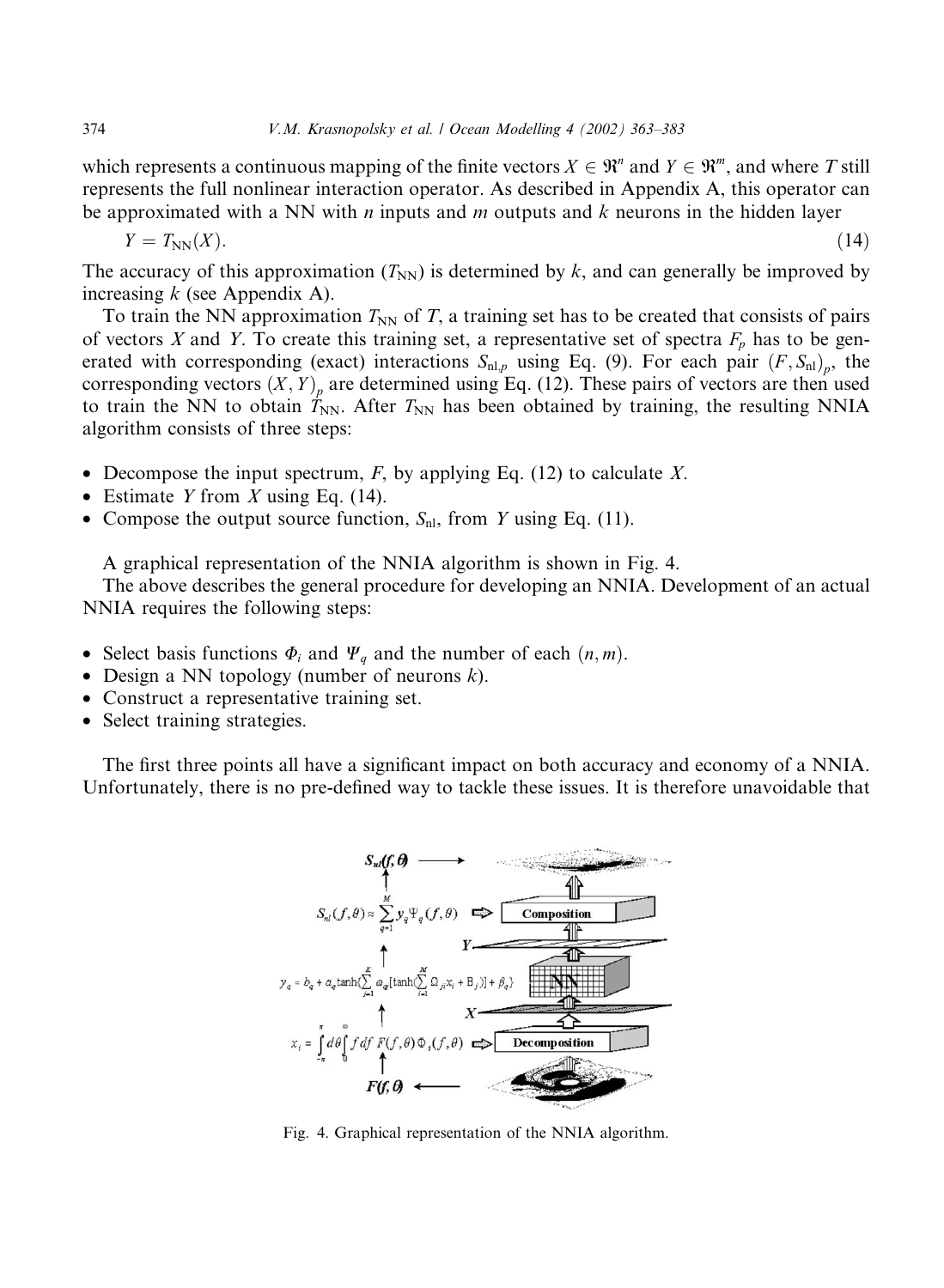the development of a NNIA involves much iteration. The first requirement for a NNIA to be potentially useful in operational wave modeling is that the exact interactions  $S<sub>nl</sub>$  are closely reproduced for computational costs comparable to that of the DIA. The following shows the potential of this approach with the design of a simple ad-hoc NNIA.

To address the basic feasibility of a NNIA, we have considered a NNIA to estimate the nonlinear interactions  $S<sub>n</sub>(f, \theta)$ , as a function of frequency f and direction from the corresponding spectrum  $F(f, \theta)$ . We also consider deep water only here. To train and test this NNIA, we used a set of about 20,000 simulated realistic spectra for  $F(f, \theta)$ , and the corresponding exact estimates of  $S<sub>nl</sub>(f, \theta)$  (Van Veldder et al., 2000). Simulation has been performed using a generator that calculated a spectral function as a composition of several Pierson–Moskowitz spectra for different peak frequencies, where each peak is oriented randomly in  $[0,2\pi]$  interval. Comparison of simulated spectra with spectra simulated by the WAVEWATCH model (Tolman, 1999; Tolman and Chalikov, 1996) shows that this approach allowed us to simulate reasonably realistic and complicated spectra describing a broad range of wave systems. Spectra with four peaks were used in calculations below. Separate data sets have been generated for training and validation.

As is common in parametric spectral descriptions, we choose separable basis functions where frequency and angular dependence are separated. For  $\Phi_i$  this implies

$$
\Phi_i(f,\theta) \Rightarrow \Phi_{ij} = \phi_{f,i}(f)\phi_{\theta,j}(\theta). \tag{15}
$$

A similar separation is used for  $\Psi_a$ . Considering the strongly suppressed behavior of F and  $S_{nl}$ for  $f \to 0$ , and the exponentially decreasing asymptotic behavior for  $f \to \infty$ , generalized Laguerre's polynomials (Abramowitz and Stegun, 1964) are used to define  $\varphi_f$  and  $\psi_f$ . Considering that no directional preferences exist in F and  $S_{nl}$ , Fourier decomposition is used for  $\varphi_{\theta}$  and  $\psi_{\theta}$ . The number of base functions is chosen to be  $n = 51$  and  $m = 64$  to keep the accuracy of approximation for F on average better than 2% and for  $S_{nl}$ —better than 5–6%. A NN with  $n = 51$  inputs,  $k = 30$  nonlinear neurons in one hidden layer and  $m = 64$  nonlinear neurons in the output layer was selected, which allows a satisfactory NN approximation of the mapping (13) using (14).

Table 5 compares three important statistics for the source function RMS errors (with respect to exact solution) calculated using DIA and NNIA for 10,000 spectra (independent validation set). The NNIA is nearly twice as accurate as DIA.

Fig. 5 shows mean RMSE as functions of the frequency f (left) and the angle  $\theta$  (right). It also illustrates the improvement of the NNIA accuracy by increasing the number of neurons,  $k$ , in the hidden layer from 20 to 30. Numbers in Table 5 correspond to a NNIA with 30 neurons in the hidden layer (51:30:64). Fig. 6 shows 1D integrated spectra.

| Table 5                             |  |
|-------------------------------------|--|
| RMSE statistics for 10,000 $S_{nl}$ |  |

|             | Mean RMSE | $\sigma_{\rm RMSE}$ | Max RMSE |
|-------------|-----------|---------------------|----------|
| DIA         | 0.0133    | 0.0111              | 0.104    |
| <b>NNIA</b> | 0.0068    | 0.0063              | 0.065    |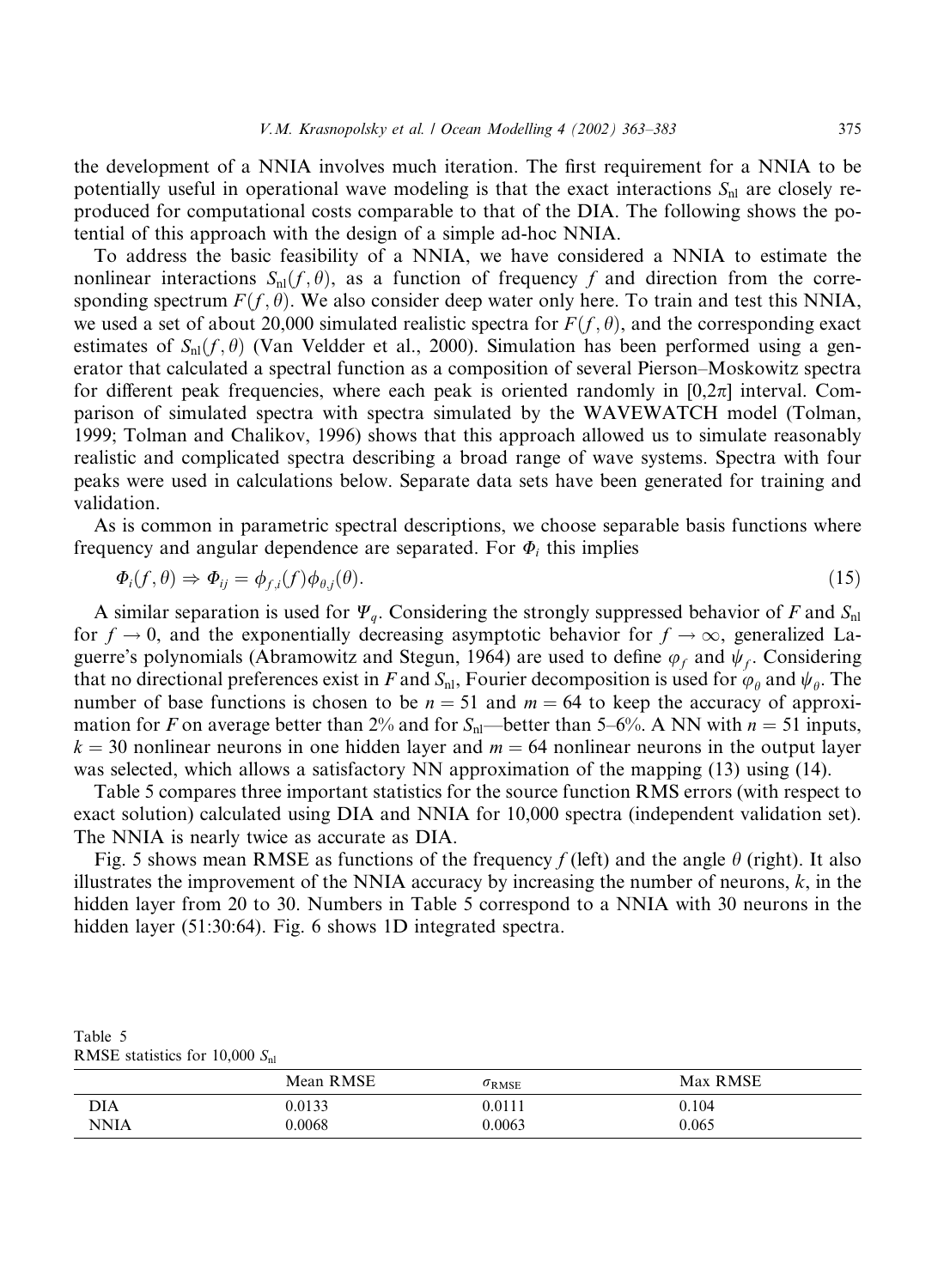

Fig. 5. RMSE as functions of frequency f and angle (averaged over entire test set). Dashed line—error of approximation (lower bound for all other errors), solid line—DIA, line with squares—NNIA ( $n = 51:k = 20:m = 64$ ), and line with triangles—NNIA (51:30:64).



Fig. 6. Three pairs (one row in the figure corresponds to a pair). Each pair shows the source function  $S_{nl}(f)$  integrated over  $\theta$  as function of frequency (left column), and the source functions  $S_{nl}(\theta)$  integrated over f as function of angle (right column) from the validation data set. Thick solid curves correspond to the exact  $S<sub>nl</sub>$ . Dashed curves correspond to DIA of  $S<sub>nl</sub>$ . Curves with triangles correspond to the NNIA estimate of  $S<sub>nl</sub>$ . Numbers inside the panels show relative errors of DIA and NNIA (in %) with respect to the exact solution.

The results in Fig. 6 are fairly representative for the validation data set. In general, the NNIA reproduces the exact  $S<sub>nl</sub>$  accurately. Even when spurious oscillations are present in the DIA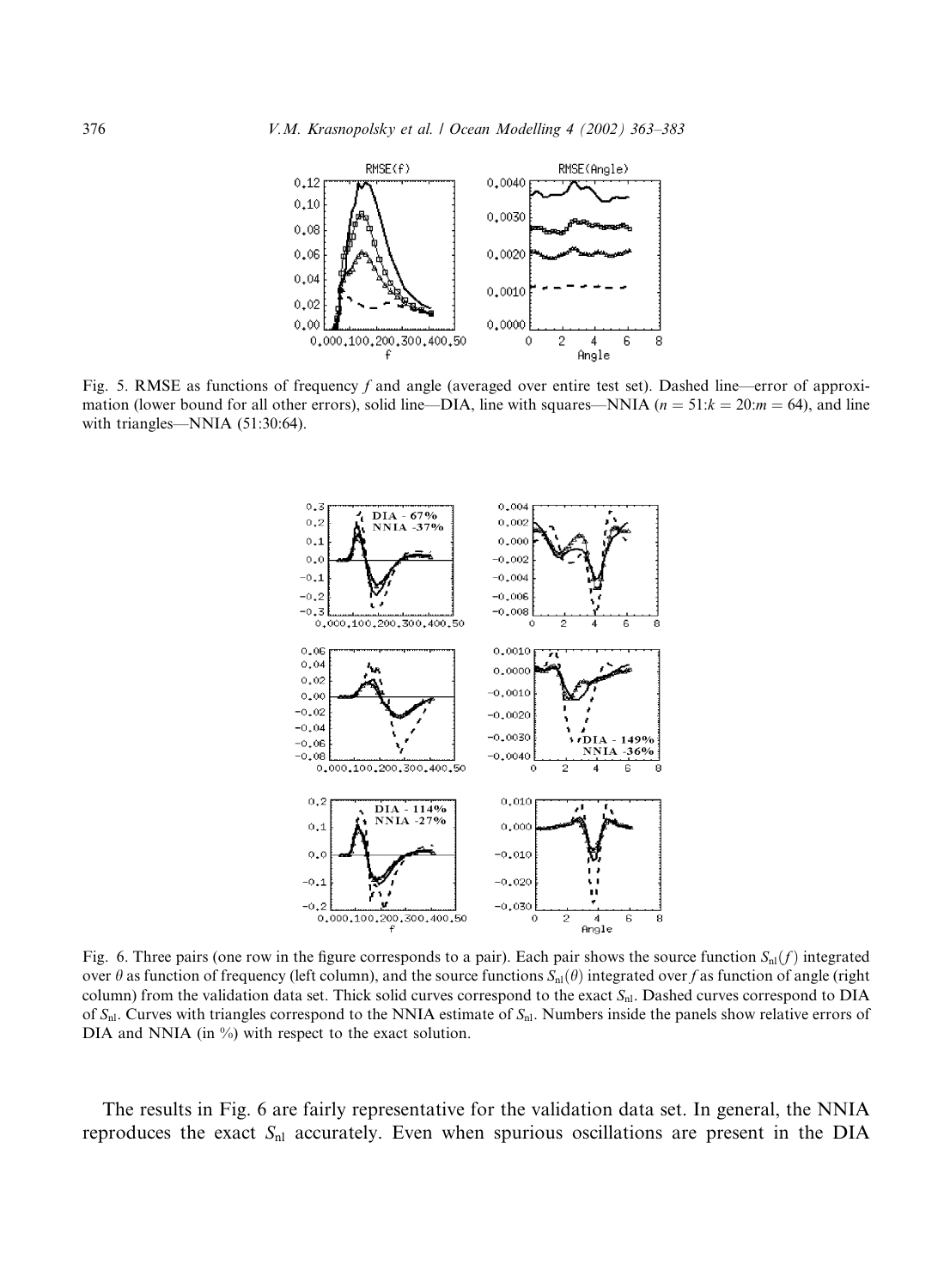

Fig. 7. Comparison of the accuracy and computational efficiency of the DIA, NNIA, and exact algorithms. The horizontal time scale is logarithmic.

spectrum (e.g., dashed lines in middle and lower panel on the left), the NNIA shows no such behavior and gives reasonable results. In general, many DIA source functions exhibit complicated behavior and spurious oscillations. Major peaks in these functions coexist with more or less random small-scale fluctuations. These fluctuations are probably an artifact produced by the simplified nature of DIA. Exact interactions are the result of averaging over a much larger number of resonant sets of wave numbers, and are therefore much smoother than the results of the DIA.

And finally, Fig. 7 compares the DIA, NNIA, and exact algorithms in terms of the accuracy and computational efficiency. Computational time (in s) corresponds to a control calculation performed on the same computer. The current preliminary version of the NNIA algorithm is twice as accurate and only about five times slower than the DIA algorithm. In the current version of the wind wave models, an algorithm that is up to 20 times slower than DIA can be accommodated; therefore, we still have enough room for further improving the accuracy of the NNIA. Considering that no optimization has yet been applied in the development of the NNIA composition and decomposition procedures, it appears reasonable to expect a final NNIA algorithm with computation requirements similar to DIA but with significantly better accuracy.

### 4. Conclusions

In this paper we formulated a new approach for simplifying and accelerating time-consuming calculations in environmental numerical models using NN techniques. Parameterizations of physical, chemical, and biological processes, which occur at different scales, constitute an important class of such calculations. It is shown that, from a mathematical point of view, descriptions of such processes can usually be considered as continuous mappings (continuous dependencies between two vectors). It is also shown that NNs are a generic tool for approximation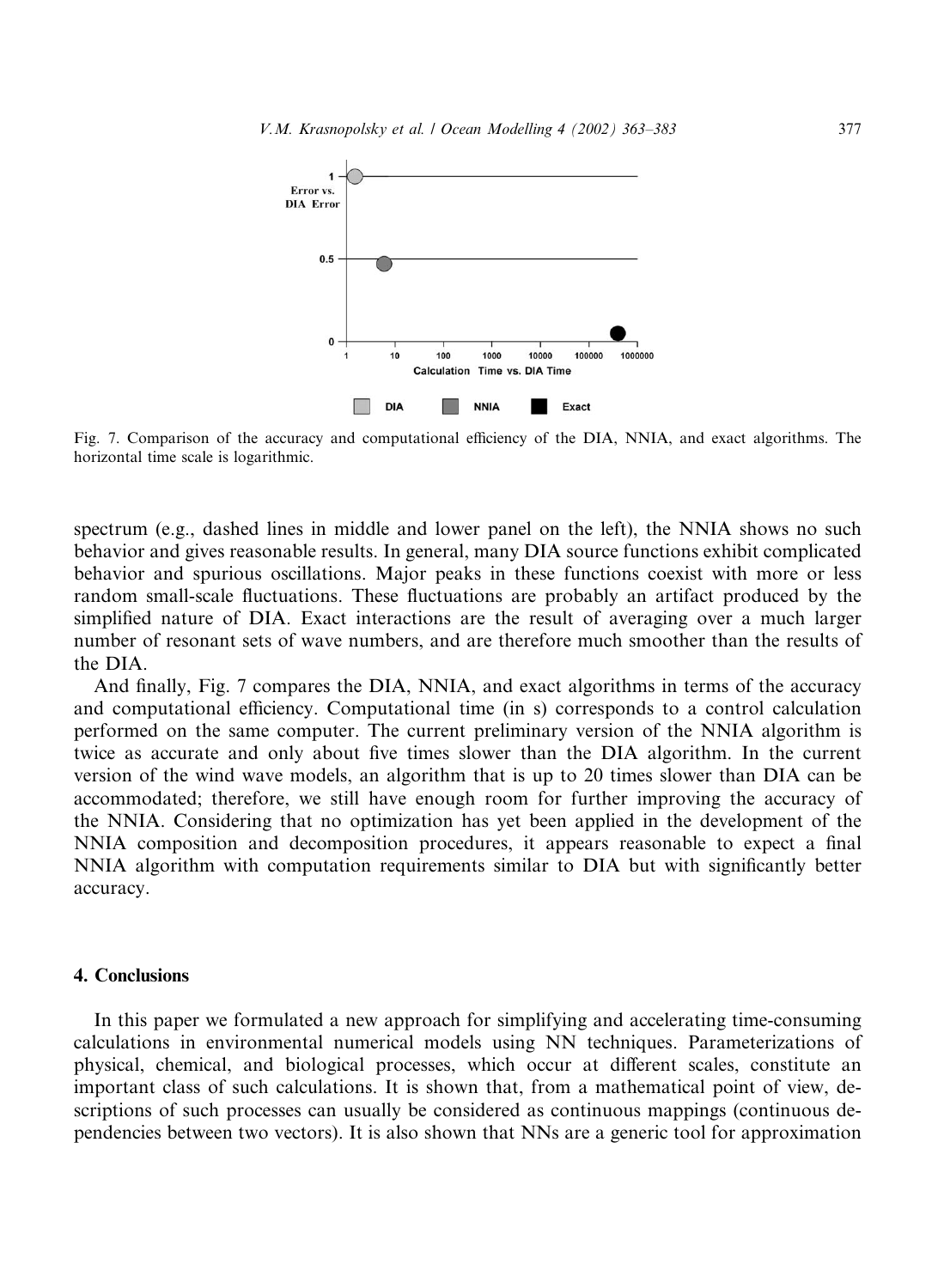of such mappings and, therefore, can be used for fast and accurate approximation of parameterizations of such processes. They also provide the entire Jacobian for very little computational cost. Because the NN Jacobian is computationally cheap, this approach is expected to be very beneficial when used in 3D and especially in 4D variational data assimilation systems. We applied this approach to three specific problems associated with oceanic and wave modeling; however, the method can be applied to efficiently calculate some columnar physical processes in atmospheric models as well. For instance, NNs have been used for fast calculation of atmospheric long-wave radiation by Chevallier et al. (1998, 2000).

The first application considered in the paper deals with the oceanic equation of state, which is used for estimating the density and salinity of seawater in ocean circulation models. Separate NNs for density and salinity were developed using the UES as a basis. Although the estimation of density represents a forward problem, estimating salinity from the UES represents a complicated inverse problem, which has been very efficiently solved using the NN approach. The accuracy of the NN-generated densities and salinities were of the same order as those obtained directly from the UES itself. However, the time required to perform the calculations of density using the NN is several times less than that for UES. The time required for calculating salinity using the NN is several hundred times less than that required for the numerical inversion of the USE. Consequently, this approach has direct application to numerical ocean models where the equation of state must be estimated repeatedly. At NCEP, a NN equation for seawater density is currently used in the NCEP MSOFS.

The second application deals with the nonlinear wave–wave interactions in wind wave models. A prototype of the NN approximation for this interaction is presented in this work. The NNIA calculations of  $S<sub>nl</sub>$  are more accurate than that from DIA by a factor of two and require roughly 4–5 times more computational effort than the DIA calculations with less than 5% of this time spent in the actual NN part of the algorithm [i.e., Eq.  $(A.5)$ ]. Decomposition of the input spectra F and composing the source function  $S<sub>nl</sub>$  from the NN output accounts for the rest. Having established that a NNIA has the potential of being both accurate and efficient, we intend to take the following steps towards developing a NNIA for application in operational wave models: (i) use more realistic spectra and  $S<sub>nl</sub>$  calculated from them for training; (ii) optimize the NNIA by successive integration of physical properties in the basis functions, normalizing  $F$  and  $S<sub>nl</sub>$ , optimizing the number of basis functions and network topology, and optimizing numerical aspects of the decomposition/compositions algorithms; (iii) expand the NNIA to arbitrary water depths, either by expanding the underlying NN or by scaling as in the DIA.

Three applications presented in the paper illustrate the strengths and limits of the NNs for the application to the fast simulation of environmental processes. The NNs are likely to be faster than original parameterizations. The simulation of environmental processes may involve a large number of inputs (i.e., several hundreds), which make the NN too complex and complicates the training. For this complexity problem, two possible solutions were developed: the input and output vectors may be expanded into a basis (e.g., the NNIA application in this paper) or a battery of smaller NNs may be used (e.g., infrared radiation application by Chevallier et al. (1998)). Finally, a cheap computation of Jacobian is one of the advantages of the NN approach. Using this Jacobian in a combination with the tangent-linear approximation like Eq. (7) can additionally accelerate calculations (e.g., the seawater density application). However, since Jacobian is not trained, it is simply calculated through direct differentiation of a trained NN. For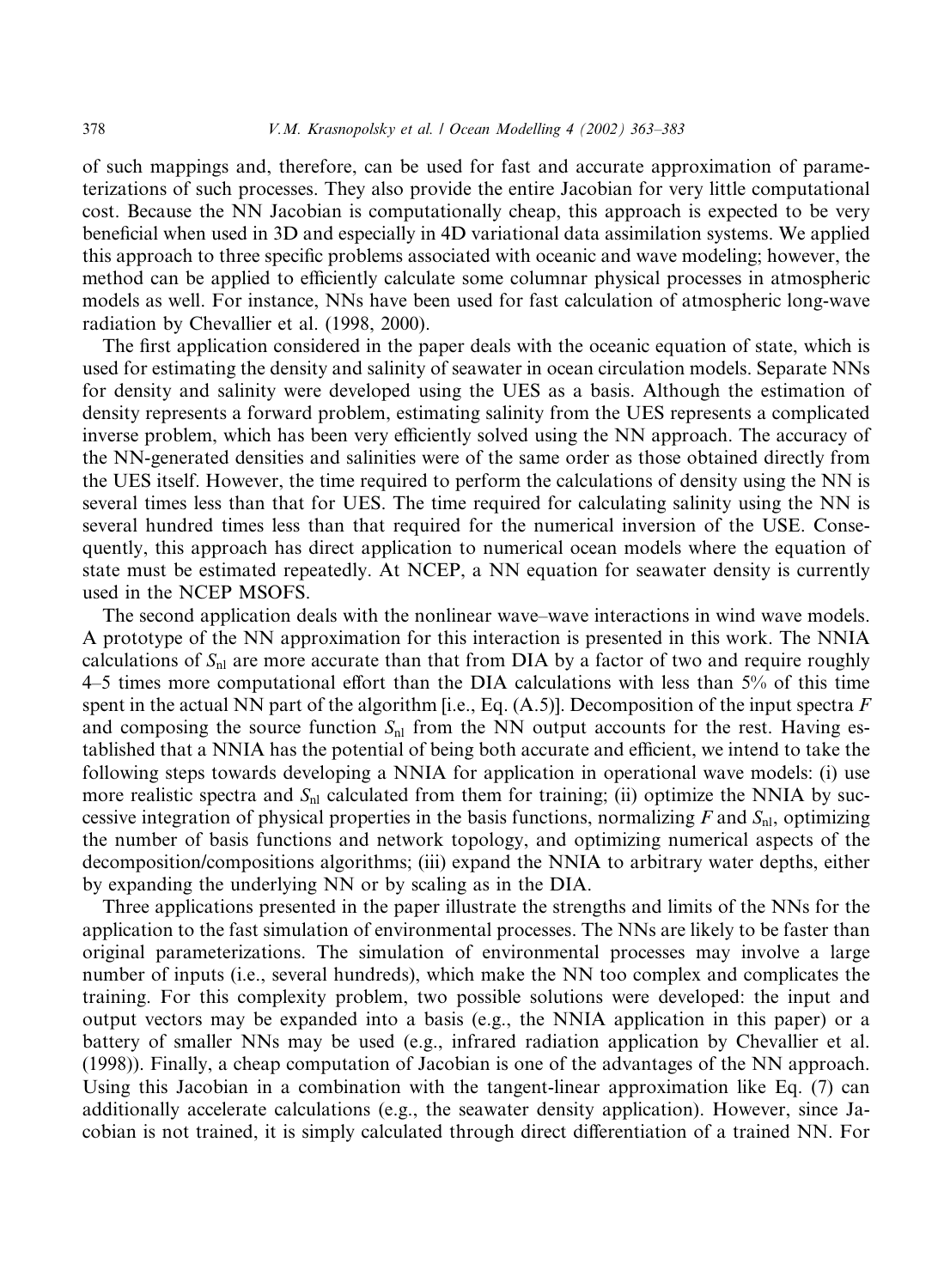complex NNs the accuracy of the NN Jacobian may not be sufficient for using with the tangentlinear approximation and the approach may require some refinements.

#### Acknowledgements

We thank D.B. Rao for his thorough and critical review of this paper and useful comments. We thank Gerbrant Ph. Van Vledder for providing us with a code for calculating the exact nonlinear wave–wave interaction. We also thank ONR for providing partial support for the NNIA research project.

## Appendix A. Neural network––a generic tool for continuous mappings

In Section 2 we showed that both forward and inverse parameterizations (Eqs. (1a) and (1b)) can be considered as continuous mappings which map a vector of input parameters,  $X \in \mathbb{R}^n$ , to a vector of output parameters,  $Y \in \mathbb{R}^m$  or vice versa (for the inverse parameterization). These mappings are defined on finite discrete sets of pairs of input/output vectors X and Y,  $\{X_i,$  $Y_i\}_{i=1,...,N}$ .

NNs are well suited for a very broad class of such nonlinear approximations and mappings (Funahashi, 1989). Any continuous mapping with a finite number of discontinuities can be approximated. A NN is a complicated combination of uniform processing elements, nodes, units, or neurons (Bishop, 1995; Haykin, 1994; Ripley, 1996). A typical processing element is shown in Fig. 8. Each processing element usually has several inputs (components of vector  $X$ ) and one output,  $z_i$ . The neuron usually consists of two parts, a linear part and a nonlinear part. The linear part calculates the inner product of the input vector X and a weight vector  $\Omega_i$  (which is a column of the weight matrix  $\Omega_{ii}$ ), and adds a bias,  $B_i$ . The result of this linear transformation of the input vector X goes into the nonlinear part of the neuron as the argument of an activation function  $\varphi$ . The neuron output,  $z_i$ , can be written as

$$
z_j = \phi\left(\sum_{i=1}^n \Omega_{ji}^T x_i + B_j\right), \quad \Omega \in \mathfrak{R}^{n \times m}, \ B \in \mathfrak{R}^m. \tag{A.1}
$$

For the activation function  $\varphi$ , it is sufficient to be a Tauber–Wiener (nonpolynomial, continuous, bounded) function (Chen and Chen, 1995a,b). The three mostly popular activation functions are



Fig. 8. Typical processing element (neuron). Linear and nonlinear parts of the neuron are shown.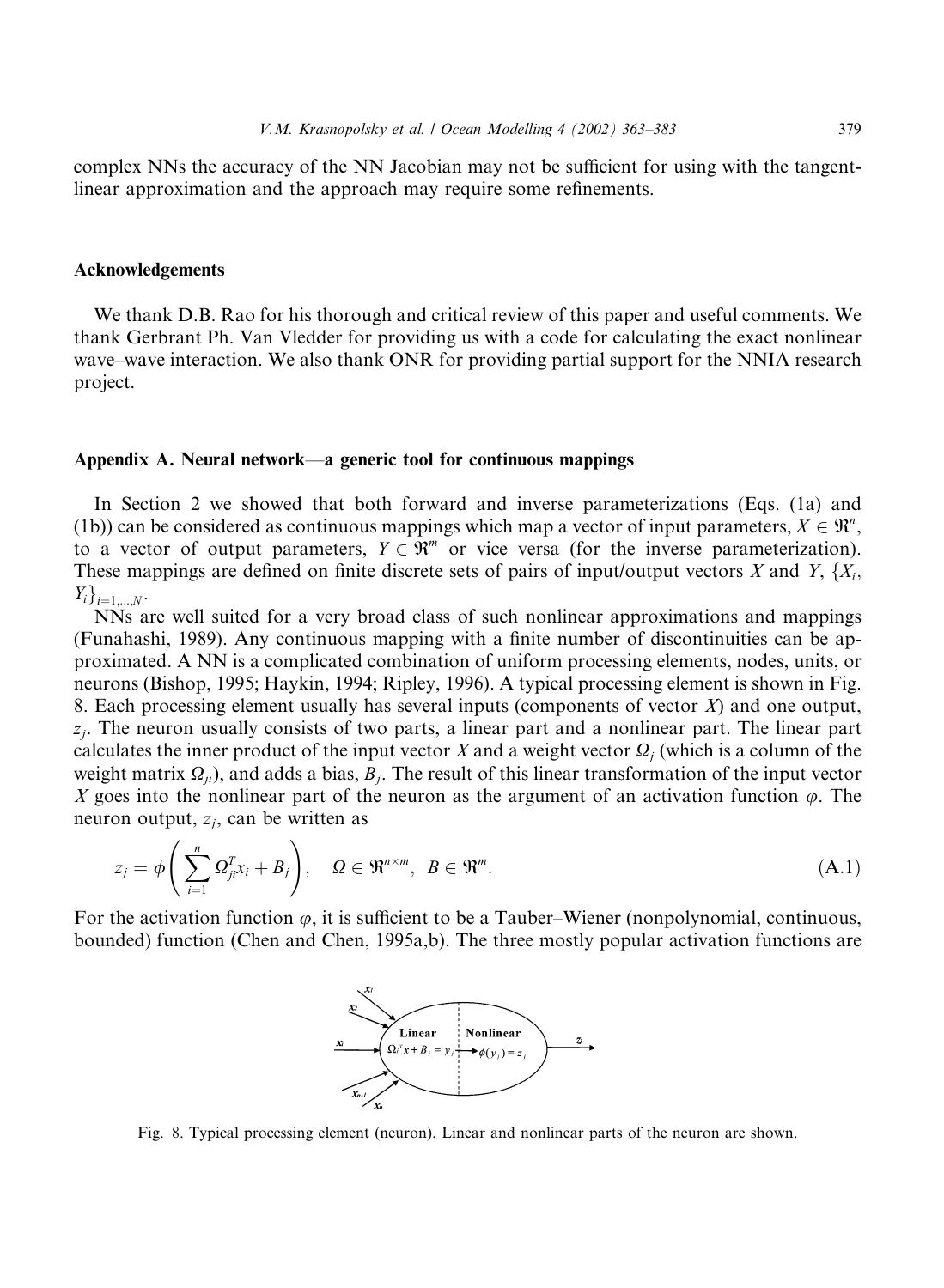

Fig. 9. MLP—feed forward, fully connected topology.

sigmoid, which is  $\phi(x) = \{1 + \exp(-x)\}^{-1}$ ,  $x \in (-\infty, \infty)$ ,  $\phi \in (0, 1)$ , hyperbolic tangent, and step function. The neuron is a nonlinear element because its output  $z_i$  is a nonlinear function of its inputs  $X$ . Neurons can be connected in many different ways into networks with complicated architectures (or topologies). The most common topology for approximating continuous mappings is the MLP, which is shown in Fig. 9. Only this type of the NNs is described here because it is sufficient for solving any continuous mapping problems. In a MLP, neurons are situated into layers. The neurons in the input layer are linear; they are simple distributors of inputs. The number of input neurons in the input layer is equal to the number of inputs (dimension of input vector  $X$ ). The neurons in the output layer may be linear and/or nonlinear, depending on the problem to be solved. The number of output neurons in the output layer is equal to the number of outputs (dimension of output vector Y). The neurons in the hidden layer(s) are usually nonlinear. The number of hidden layers, the number of neurons in each hidden layer, and the type of connections between neurons and layers depend on the complexity of the problem to be solved.

The topology of the MLP shown in Fig. 9 is called feed-forward (there are no feedbacks; the data flow moves only forward) and fully connected (each neuron in a previous layer is connected to each neuron in the following one). Symbolically this mapping can be written as

$$
Y = F_{\text{NN}}(X),\tag{A.2}
$$

where  $F_{NN}$  denotes this NN mapping. For the NN topology shown in Fig. 9, using (A.1) and assuming k neurons in one hidden layer, a linear output layer, and activation function,  $\varphi(x) = \tanh(x)$ , the symbolic expression (A.2) can be written down explicitly as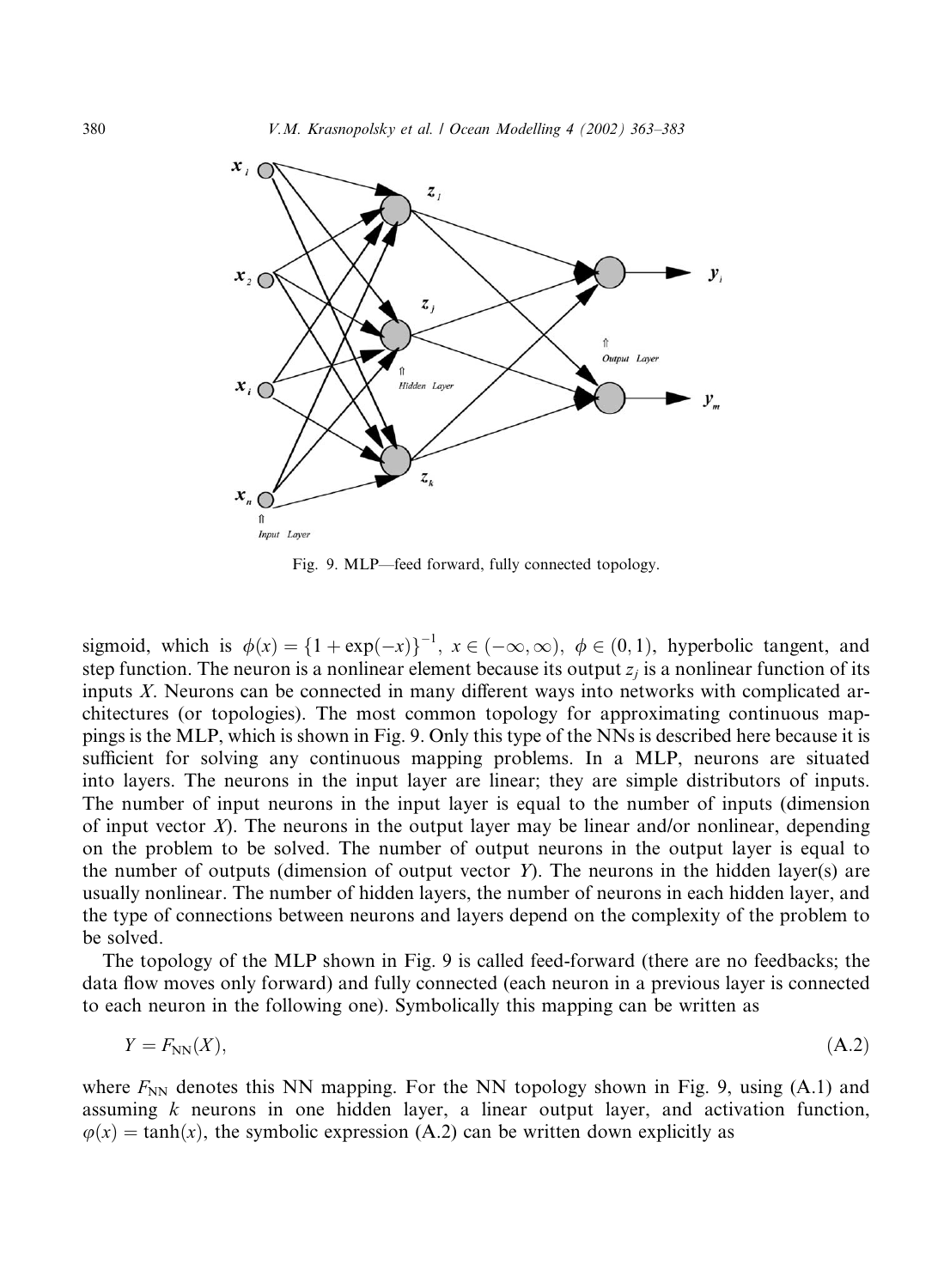V.M. Krasnopolsky et al. / Ocean Modelling 4 (2002) 363–383 381

$$
y_q = \sum_{j=1}^k \omega_{qj} z_j + \beta_q = \sum_{j=1}^k \omega_{qj} \left[ \phi \left( \sum_{i=1}^n \Omega_{ji} x_i + B_j \right) \right] + \beta_q
$$
  
= 
$$
\sum_{j=1}^k \omega_{qj} \left[ \tanh \left( \sum_{i=1}^n \Omega_{ji} x_i + B_j \right) \right] + \beta_q,
$$
 (A.3)

where the matrix  $\Omega_{ii}$  and the vector  $B_i$  represent weights and biases in the neurons of the hidden layer;  $\omega_{qi}$  and the  $\beta_q$  represent weights and biases in the neurons of the output layer. For some applications (e.g., see Section 2) we need to know the Jacobian matrix, whose elements are partial derivatives  $\partial y_i/\partial x_j$ . From (A.3) these derivatives can be calculated analytically,

$$
\frac{\partial y_q}{\partial x_p} = \sum_{j=1}^k (1 - z_j^2) \Omega_{pj} \omega_{jq}.
$$
\n(A.4)

It has been shown by many authors (e.g., Chen and Chen, 1995a,b; Hornik, 1991; Funahashi, 1989; Cybenko, 1989) that a NN with one hidden layer, like NN (A.3), can approximate any continuous mapping defined on compact sets in  $\mathfrak{R}^n$ . It means that any problem, which can be mathematically reduced to a nonlinear mapping like (1a) or (1b), can be solved using the NN represented by (A.3). NN solutions (A.3) for different problems can have different number of inputs, n, and outputs, m. They can have different numbers of neurons,  $k$ , in the hidden layer. They will also have different weights and biases in the hidden and output layers. The next and crucial problem is how to determine all these parameters.

For each particular problem, *n* and *m* are determined by the dimensions of the input and output vectors  $X$  and  $Y$ . The number of hidden neurons,  $k$ , in each particular case should be determined taking into account the complexity of the problem. The more complicated the mapping, the more hidden neurons are required (Attali and Pagès, 1997). Unfortunately, there is no universal recommendation to be given here. Usually  $k$  is determined by experience and experiment. After these topological parameters are defined, the weights and biases can be found, using a procedure, which is called NN training, which is essentially a complicated nonlinear optimization procedure. Various methods developed for nonlinear optimization (Dennis and Schnabel, 1983) can be applied for the NN training.

NN techniques can be also considered as an advanced statistical approach (Ripley, 1996). The MLP technique is very close to some advanced nonlinear regression techniques.

## References

Abramowitz, M., Stegun, I.A. (Eds.), 1964. Handbook of Mathematical Functions with Formulas, Graphs and Mathematical Tables. National Bureau of Standards.

Apel, J.R., 1987. In: Principles of Ocean Physics. Academic Press, New York, p. 145.

Attali, J.-G., Pagès, G., 1997. Approximations of functions by a multilayer perceptron: a new approach. Neural Networks 6, 1069–1081.

Bishop, C.M., 1995. Neural Networks for Pattern Recognition. Calderon Press, Oxford, 482 p.

Chalikov, D. et al., 1998. Revisiting the question of assimilating temperature alone into a full equation of state ocean model. Ocean Modeling 116, 13–14.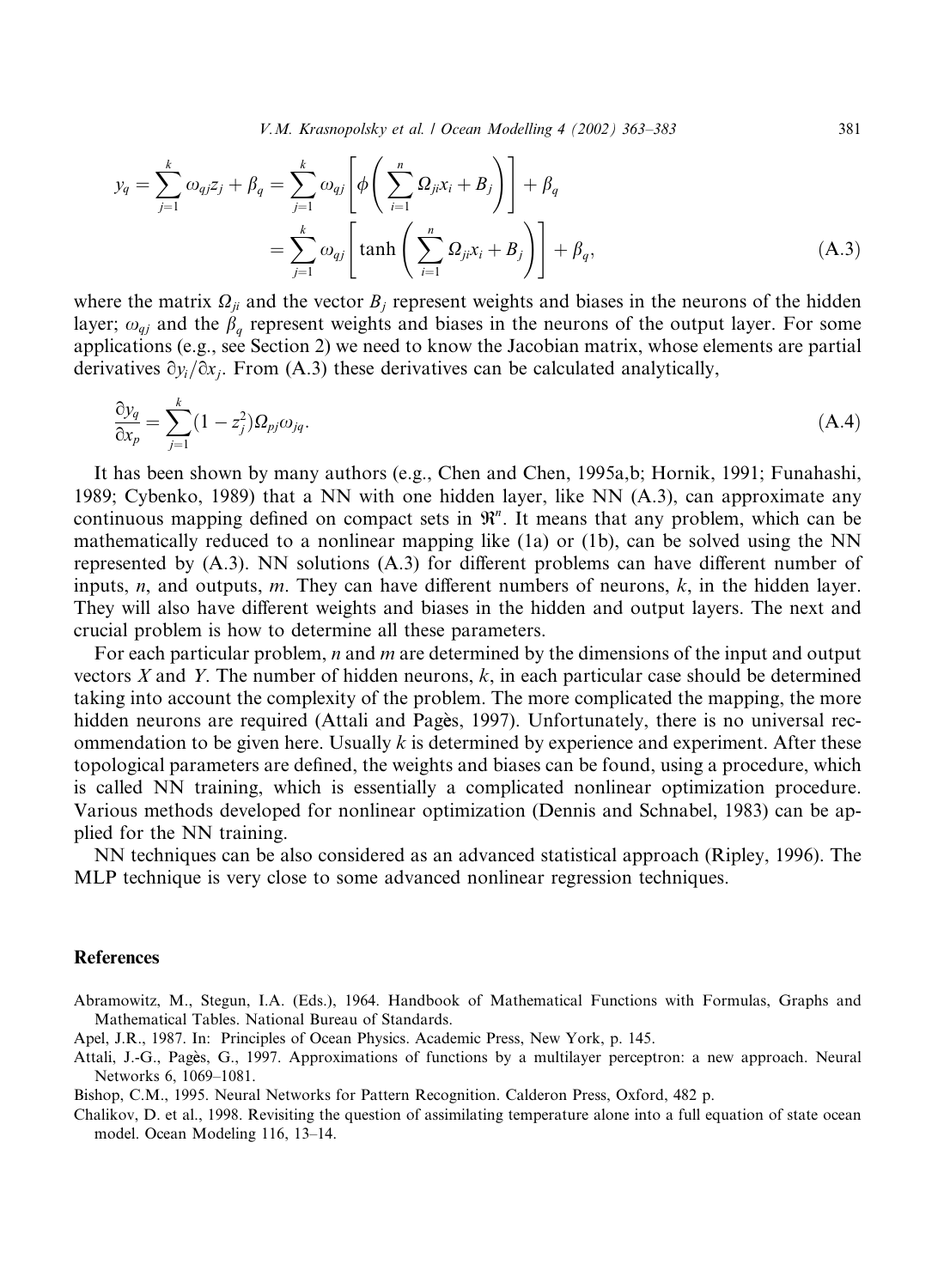- Chen, C.H. (Editor in chief), 1996. Fuzzy Logic and Neural Network Handbook. McGraw-Hill, New York.
- Chen, T., Chen, H., 1995a. Approximation capability to functions of several variables, nonlinear functionals and operators by radial basis function neural networks. Neural Networks 6, 904–910.
- Chen, T., Chen, H., 1995b. Universal approximation to nonlinear operators by neural networks with arbitrary activation function and its application to dynamical systems. Neural Networks 6, 911–917.
- Chevallier, F. et al., 1998. A neural network approach for a fast and accurate computation of longwave radiative budget. Journal of Applied Meteorology 37, 1385–1397.
- Chevallier, F. et al., 2000. Use of a neural-network-based longwave radiative transfer scheme in the EMCWF atmospheric model. Quarterly Journal of Royal Meteorological Society 126, 761–776.
- Cybenko, G., 1989. Approximation by superposition of sigmoidal functions. Mathematics of Control, Signals and Systems 2, 303–314.
- Dennis, J.E., Schnabel, R.B., 1983. Numerical Methods for Unconstrained Optimization and Nonlinear Equations. Prentice-Hall, Englewood Cliffs, NJ.
- Estrade, J.-F., Tremolet, Y., Sela, J., 2001. Experiments with NCEP's spectral model. In: Zwiefholer, W., Kreitz, N. (Eds.), Developments in Teracomputing—Proceedings of the Ninth ECMWF Workshop on the Use of High Performance Computing in Meteorology, Reading, UK, 13–17 November, 2000, World Scientific Publishing Co., Singapore, pp. 92–99.
- Fofonoff, N.P., Millard, R.C. Jr., 1983. Algorithms for computation of fundamental properties of seawater. UNESCO technical paper in marine science 44, UNESCO.
- Funahashi, K., 1989. On the approximate realization of continuous mappings by neural networks. Neural Networks 2, 183–192.
- Hasselmann, K., 1963. On the non-linear energy transfer in a gravity-wave spectrum. Part 3: Evaluation of the energy flux and swell-sea interaction for a Neumann spectrum. Journal of Fluid Mechanics 15, 385–399.
- Hasselmann, S., Hasselmann, K., 1985. Computations and parameterizations of the nonlinear energy transfer in a gravity wave spectrum. Part I: A new method for efficient computations of the exact nonlinear transfer integral. Journal of Physical Oceanography, 1369–1377.
- Hasselmann, K. et al., 1973. Measurements of wind–wave growth and swell decay during the Joint North Sea Wave Project (JONSWAP). Erg€anzungshelf zur Deutschen Hydrographischen Zeitschrift, Reihe A (8) Nr. 12, 95 pp.
- Hasselmann, S. et al., 1985. Computations and parameterizations of the nonlinear energy transfer in a gravity wave spectrum. Part II: Parameterization of the nonlinear transfer for application in wave models. Journal of Physical Oceanography 15, 1378–1391.
- Haykin, S., 1994. Neural Networks. A Comprehensive Foundation. Macmillan College Publishing Company, New York, 696 p.
- Hornik, K., 1991. Approximation capabilities of multilayer feedforward network. Neural Networks 4, 251–257.
- Komen, G.J. et al., 1994. Dynamics and Modelling of Ocean Waves. Cambridge University press, Cambridge, 532 pp.
- Krasnopolsky, V.M. et al., 2000. Application of neural networks for efficient calculation of sea water density or salinity from the UNESCO equation of state. In: Proceedings, Second Conference on Artificial Intelligence, AMS, Long Beach, CA, 9–14 January, 2000, pp. 27–30.
- Krasnopolsky, V.M., Chalikov, D.V., Tolman, H.L., 2001. Using neural network for parameterization of nonlinear interactions in wind wave models. In: International Joint Conference on Neural Networks, 15–19 July, 2001, Washington, DC, pp. 1421–1425.
- MacKay, D.J.C., 1992. Bayesian interpolation. Neural Computation 4, 415–447.
- Resio, D.T., Perrie, W., 1991. A numerical study of nonlinear energy fluxes due to wave–wave interactions, 1, methodology and basic results. Journal of Fluid Mechanics 223, 603–629.
- Ripley, B.D., 1996. Pattern Recognition and Neural Networks. Cambridge University Press, Cambridge, 403 p.
- SWAMP Group, 1985. Ocean wave Modeling. Plenum Press, 256 pp.
- Tolman, H.L., 1999. User manual and system documentation of WAVEWATCH-III version 1.18. NOAA/NWS/ NCEP/OMB technical note 166, 110 pp.
- Tolman, H.L., Chalikov, D.V., 1996. Source terms in a third-generation wind wave model. Journal of Physical Oceanography 26, 2497–2518.